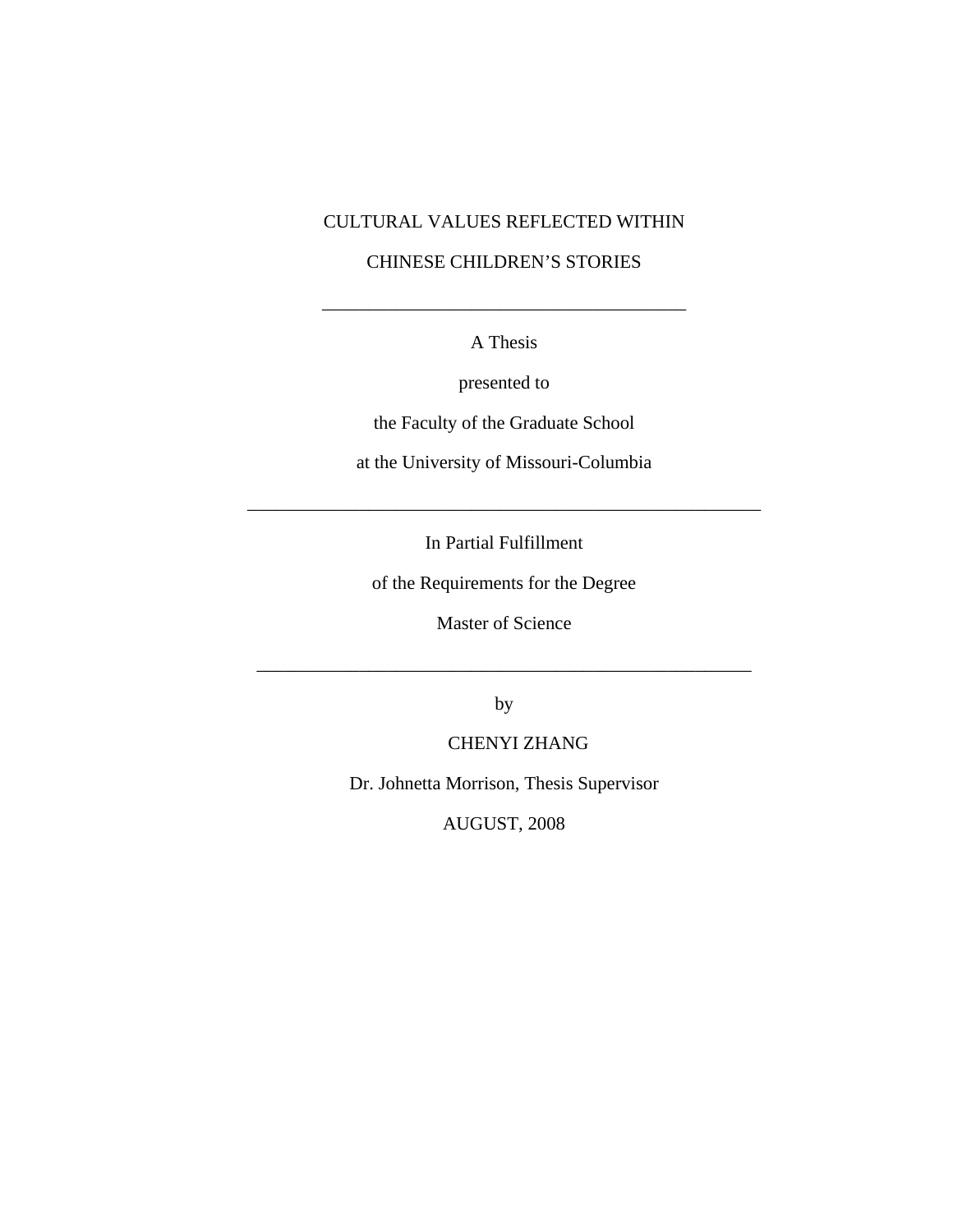© Copyright by Chenyi Zhang, 2008

All Rights Reserved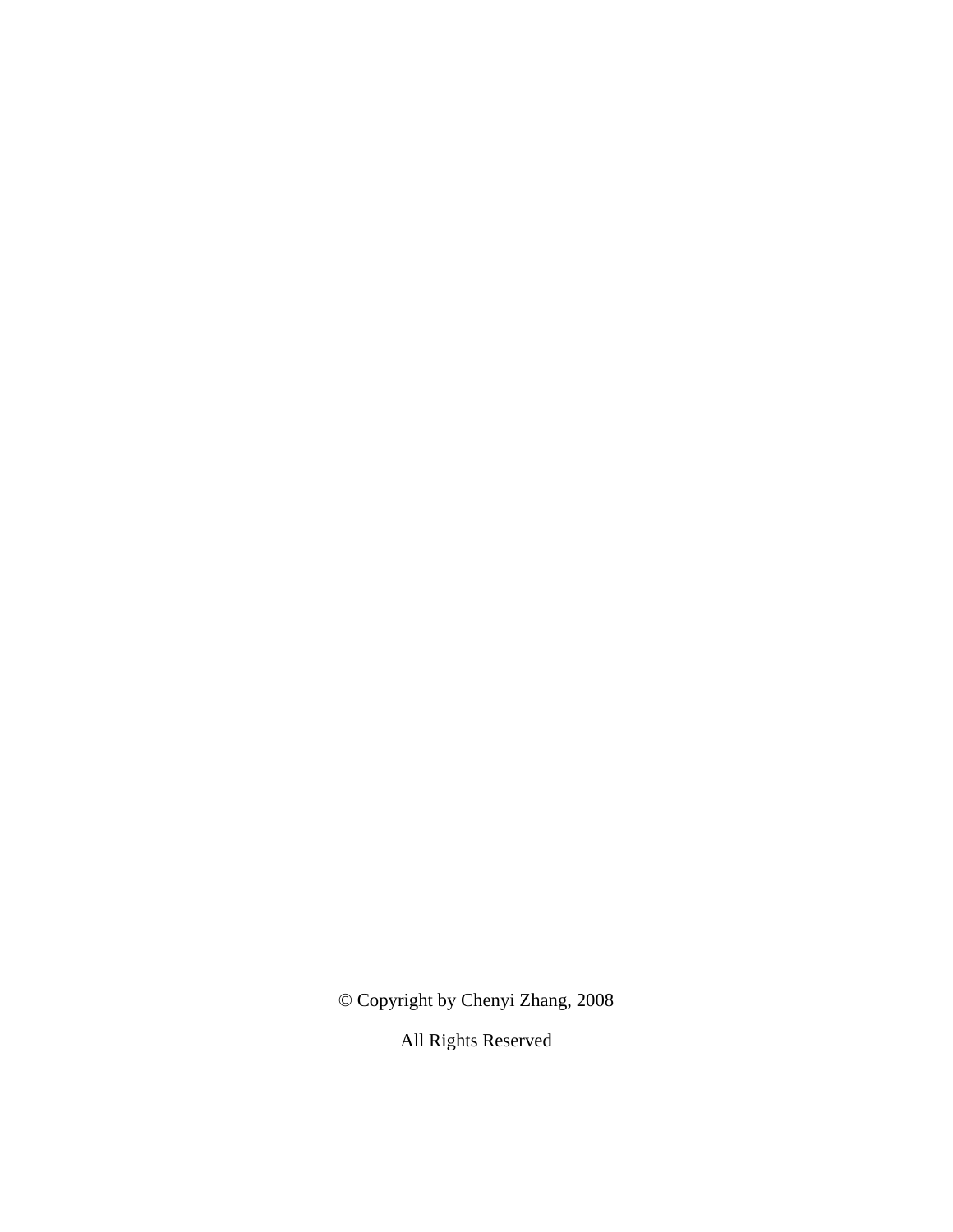The undersigned, appointed by the dean of the Graduate School, have examined the thesis entitled

## CULTURAL VALUES REFLECTED WITHIN

## CHINESE CHILDREN'S STORIES

presented by Chenyi Zhang,

a candidate for the degree of Master of Science,

and hereby certify that, in their opinion, it is worthy of acceptance.

Professor Johnetta Morrison

Professor Jean Ispa

Professor Suhwon Lee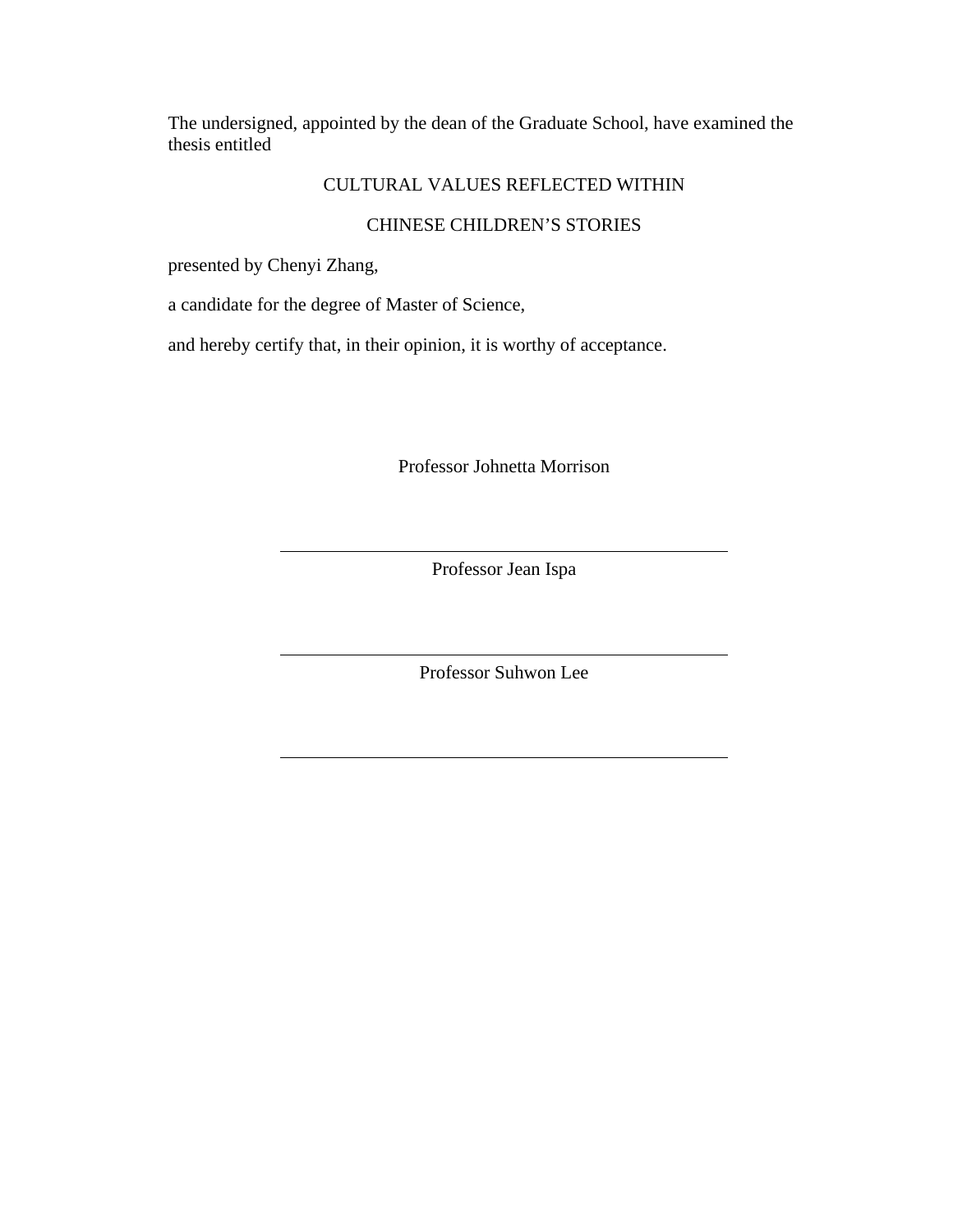## ACKNOWLEDGEMENTS

I would like to thank Dr. Johnetta Morrison and Dr. Jean Ispa for their guidance on the research design and helpful suggestions in the writing process. I would also like to show my appreciation to Dr. Suhwon Lee for her helps and suggestions in the data analyses process.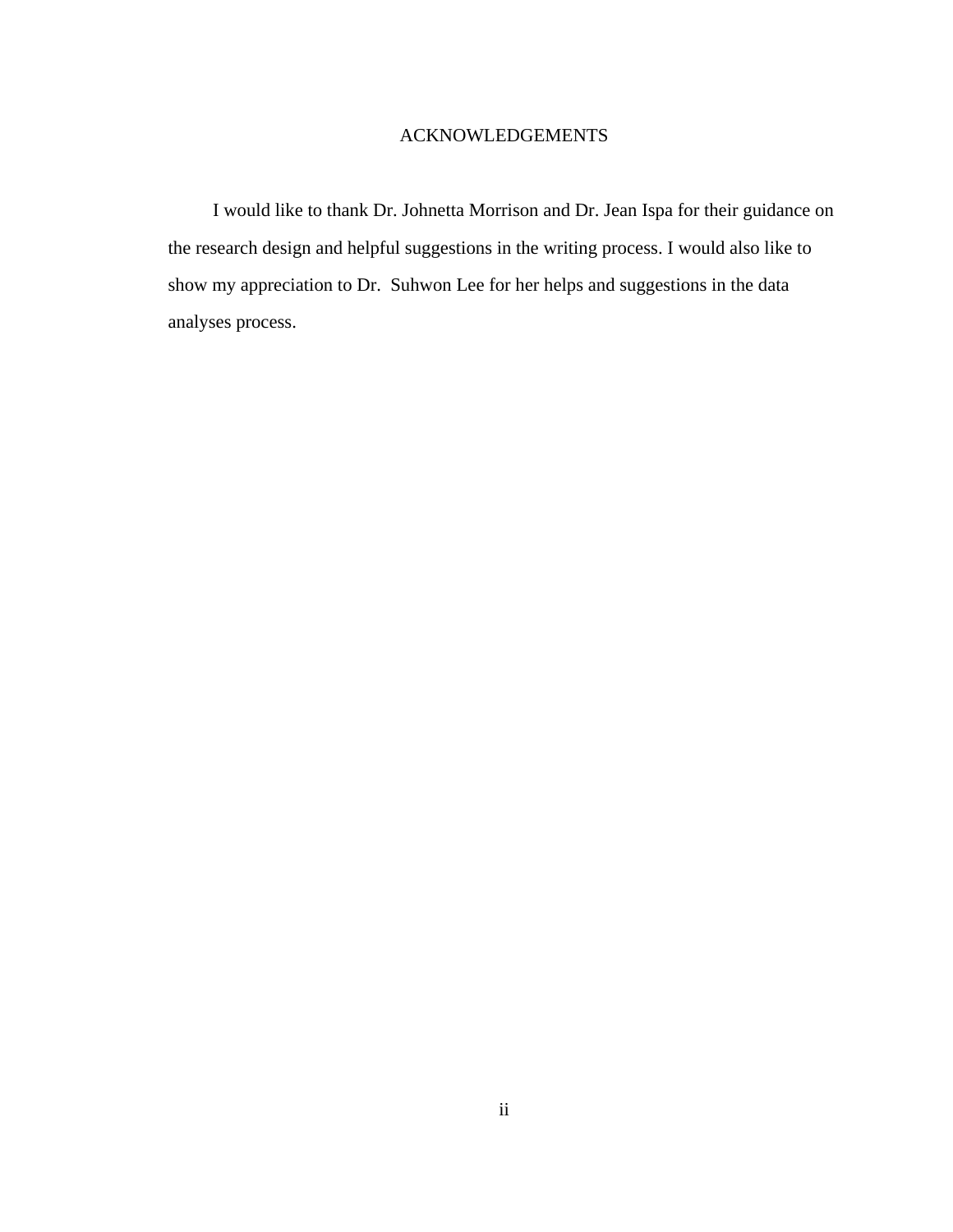| Thesis content                                              |     |
|-------------------------------------------------------------|-----|
|                                                             |     |
|                                                             |     |
|                                                             |     |
|                                                             |     |
| Sample                                                      |     |
| <b>Measures and Procedure</b>                               |     |
| Data Analysis                                               |     |
|                                                             |     |
| Differences of Cultural Reflections in Stories              |     |
| Change over Time in the Cultural Values Promoted in Stories |     |
|                                                             |     |
| Social Changes and Western Culture                          |     |
| The Continuity of Chinese Traditional Cultural Values       |     |
| <b>Stories and Moral Education</b>                          |     |
| The Genres of Stories and Cultural Values                   |     |
| Limitations                                                 |     |
|                                                             | .21 |
|                                                             |     |
|                                                             |     |

# TABLE OF CONTENTS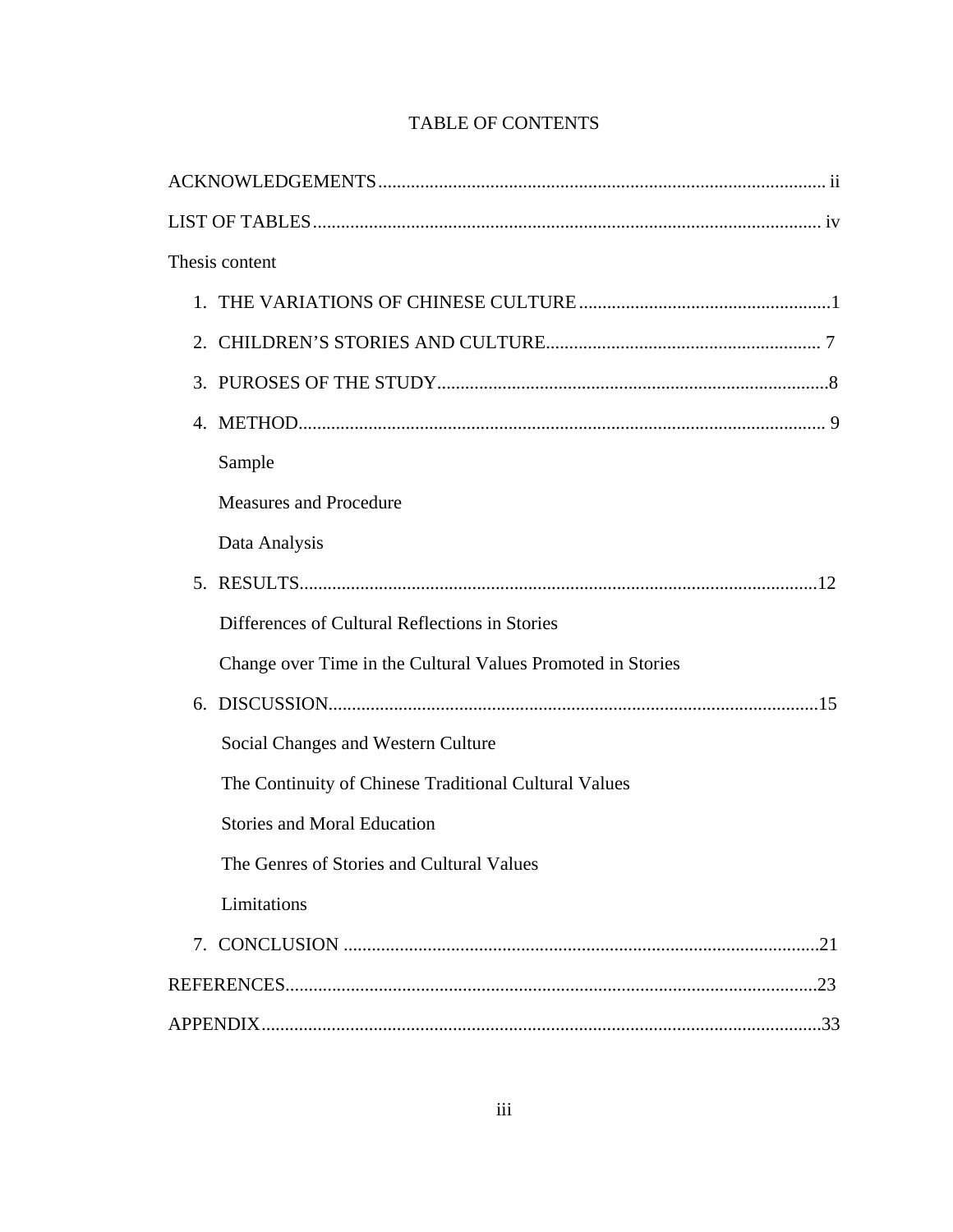## LIST OF TABLES

| Table                                                                    | Page |
|--------------------------------------------------------------------------|------|
|                                                                          |      |
| 2. Descriptive Statistics of the Cultural Values Reflection in Stories30 |      |
|                                                                          |      |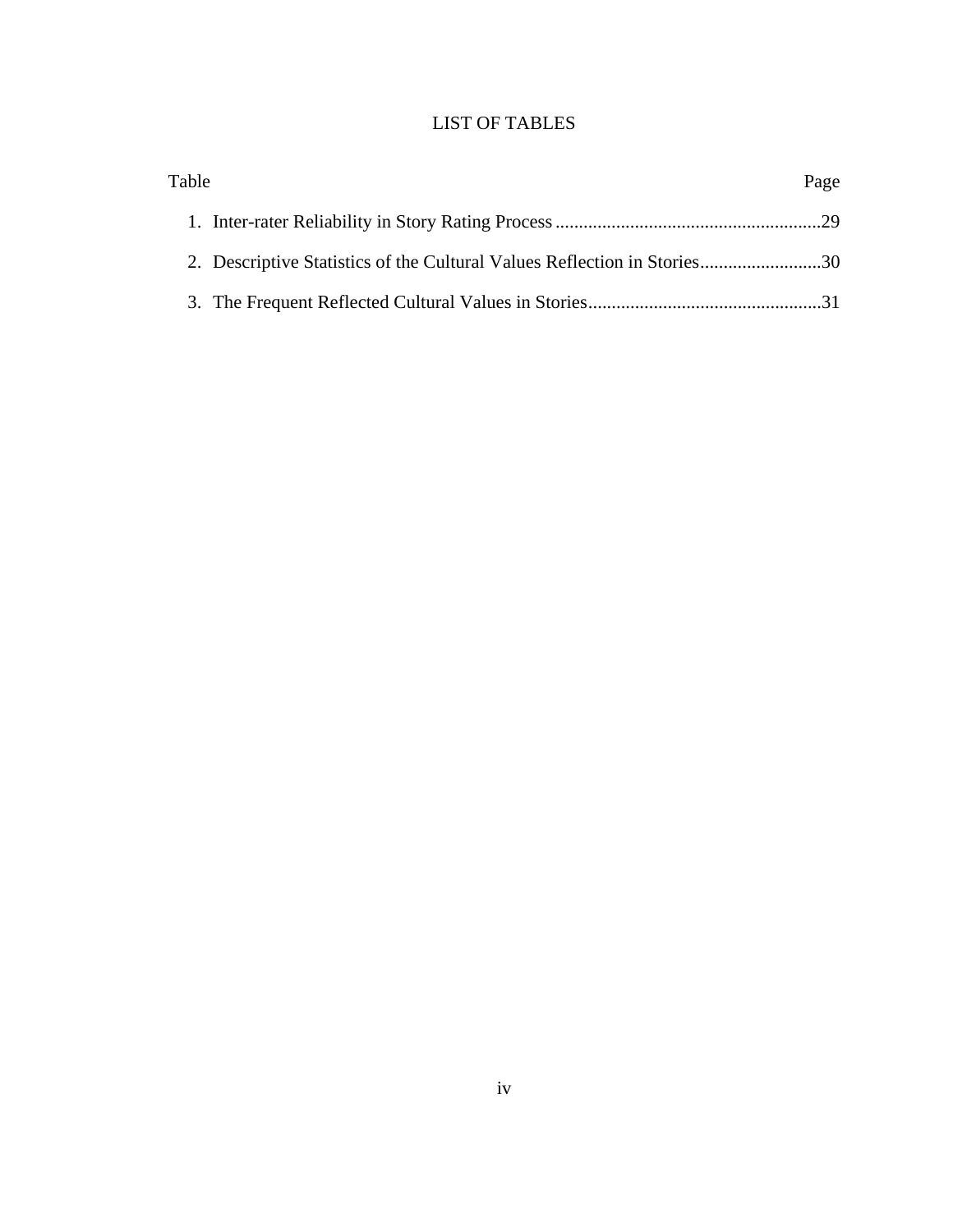#### Cultural Values Reflected Within Chinese Children's Stories

Research on Chinese children's academic achievement (Chen, Lee, & Stevenson, 1996; Fuligni, 1997; Wang, 2004), psychological well-being, and Chinese parenting styles (Chao, 1994, 2001; Leung, Lau, & Lam, 1998; Wang, 2004) inform our understanding of the cultural values imparted to children. In the past two decades, Chinese society has changed tremendously due to modernization and globalization (Qi  $\&$ Tang, 2004). Because culture can be shaped by the changed social ecologies (Trandis, 2004), it is appropriate to argue that current Chinese culture may have some new and different characteristics that differ from what researchers have previously reported. The present study employed children's stories as a tool for examining cultural values in China over the last 20 years. Hence, the study is expected to offer an updated description of Chinese cultural values.

 There are few studies that focus on the socialization of Chinese children related to the impact of cultural changes. Ho (1989) argued that continuity with traditional patterns of Chinese socialization was still evident in the late 1980s. However, there were regional variations in child-rearing practices. This may have suggested that Chinese traditional culture was powerful and influential in the society. Studies after the mid-1990s have shown growing evidence denoting the changes in the socialization process for Chinese children (Chen et al., 1996; Fouts & Chan, 1995; Helig, Arnold, Tan, & Boyd, 2003;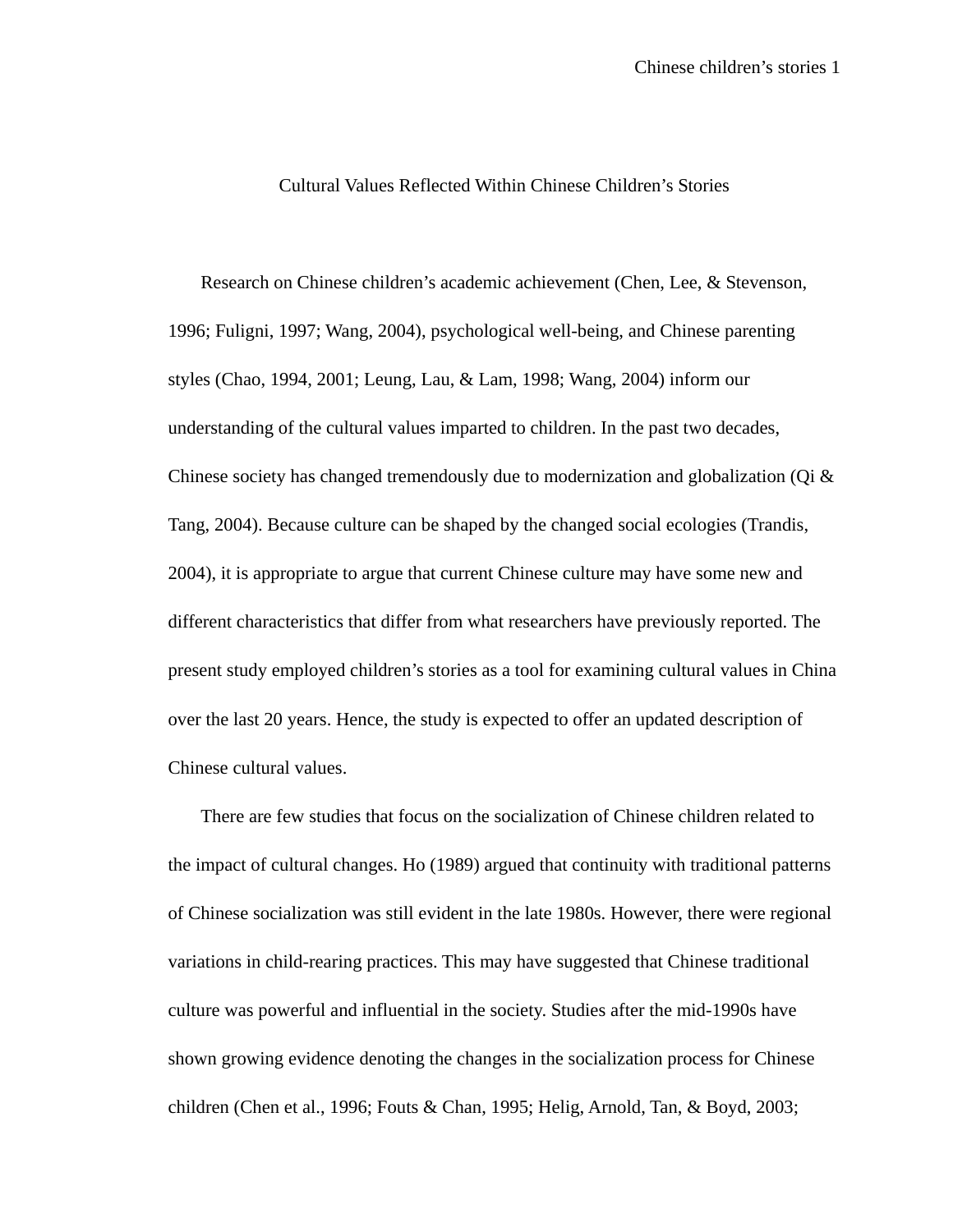Wang, Pomerantz, & Chen, 2007). For example, Helig, et al. examined Chinese children's decision making in peer, family and school contexts, and found the presence of some Western values (i.e. concepts of rights, individual autonomy and democratic norms) were salient aspects of Chinese children's social reasoning and practices. Wang, et al.'s recent comparison study of Chinese and American children's psychological wellbeing reported that in some developed Chinese cities (i.e., Beijing and Shanghai), Chinese children share many similarities with American children. The authors also indicated that in recent years some Chinese families and children have been increasingly exposed to Western values. These findings strongly support the notion that changes have occurred in Chinese culture in recent years.

Studying cultural changes is very challenging. Due to its multi-dimensional structure, researchers define culture differently in their works (Trandis, 2004). The definition of cultural values is somewhat clear and concrete. Researchers agree that values are more important than the rituals, heroes, symbols, and artifacts that also make up a culture. Values construct the core elements in each culture; the prevailing value emphasized in a society may be the most central feature of the culture (Hofstede, 1980, 2001; Schwartz, 1999). Therefore, one way of examining cultural changes is the comparison of cultural values between different periods.

Various cultural products, for example, books, movies, songs, and folk tales, can reflect the cultural values of a society. A few researchers have reported some interesting findings of Chinese cultural values by analyzing cultural products. Rothbaum and Tsang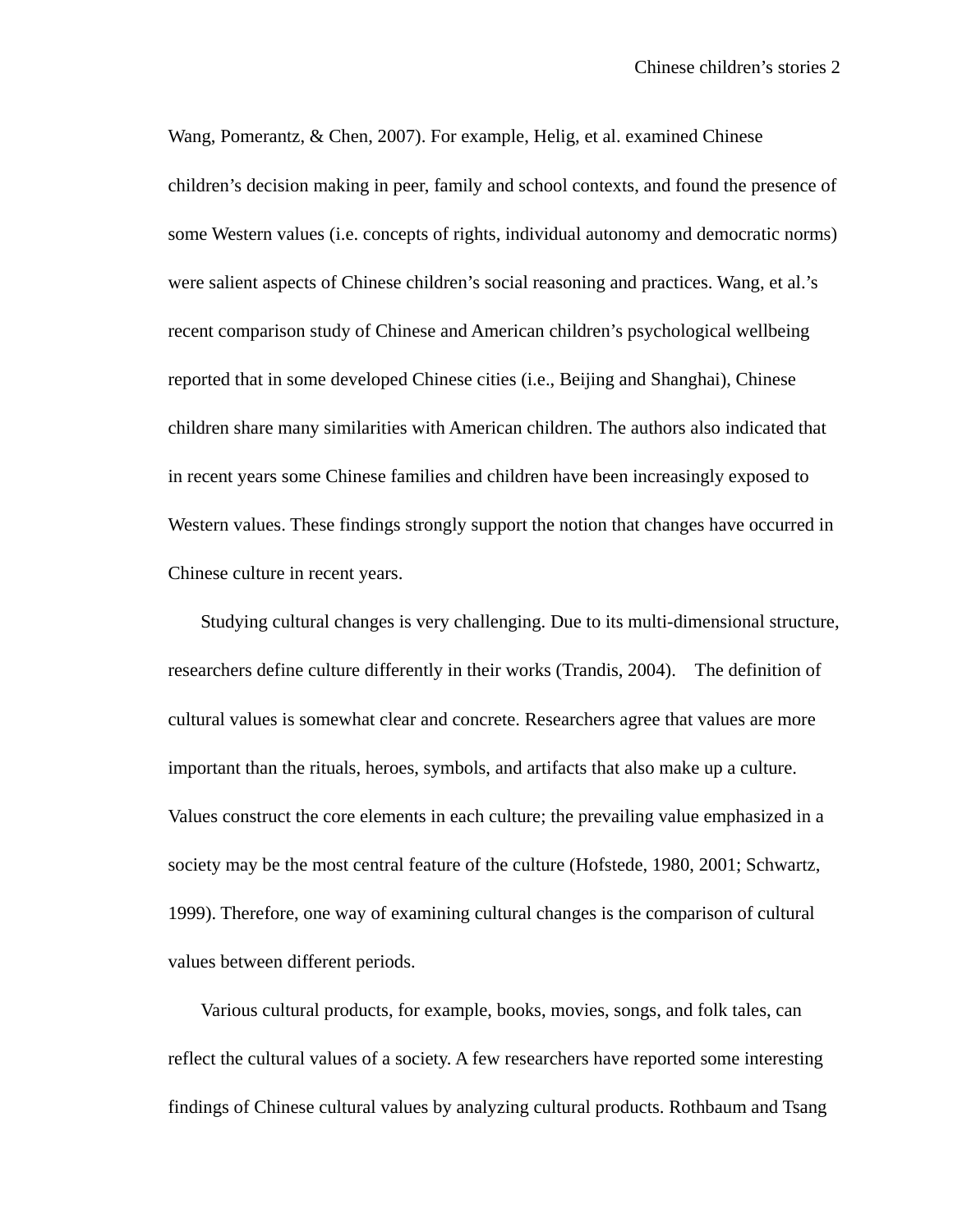(1998) compared the lyrics of popular love songs in China and the U.S., and found the popular songs reflect different cultural values in China and the U.S. They found that "love" is depicted as more embedded in Chinese songs due to values such as devotion and commitment and the belief in unity with nature, which is advocated by Taoism.

As a cultural product and an indispensable component in children's socialization, children's stories are not only a means of developing children's mastery of new vocabulary, but also a tool for conveying cultural values (Henderson & May, 2005; Kim, Green, & Klein, 2006; Wang & Leichtman, 2000). Children's stories are also important because they can stimulate the storytelling process in families, another medium of socialization (Miller, Wiley, Fung, & Liang, 1997). Additionally, stories have a measurable impact on children's cognitive (Wellhousen, 1993) and emotional development (Tsai, Louis, Chen, & Uchida, 2007).

This study examined and compared the orientation of cultural values reflected in children's stories published in the past two decades in China, and in turn probed the trend of cultural changes reflected by children's stories. Considering the impact of globalization and modernization on Chinese society, this study also investigated Western values in Chinese children's stories.

#### The Variations of Chinese Culture

In previous studies, Chinese culture, which reflects strong collectivist oriented values and norms, was considered to be the opposite of Western culture (e.g. American culture). Chinese culture stresses interpersonal connectedness over individuality, and individuality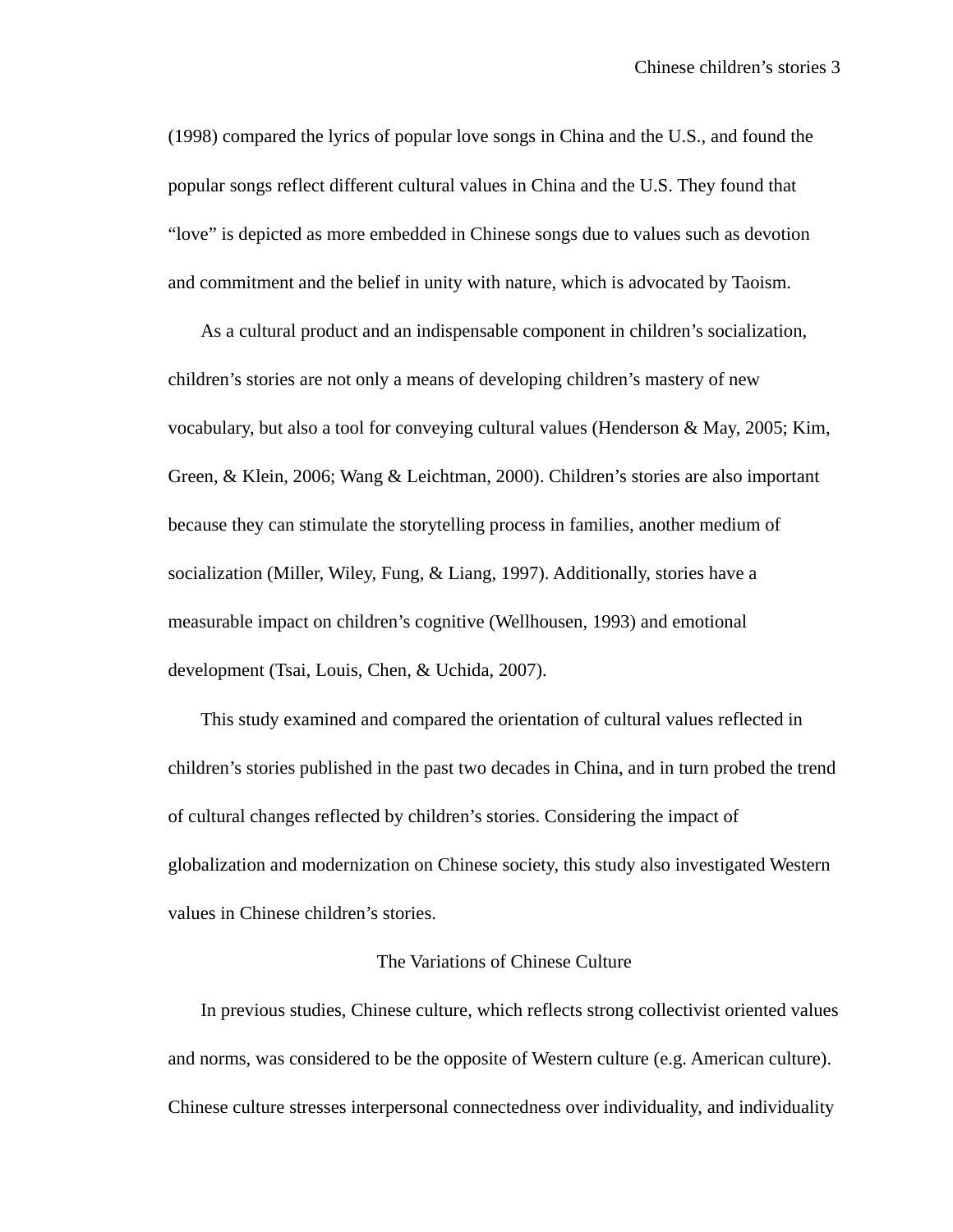is highly advocated in European-American culture (Markus & Kitayama, 1991). Chinese traditional culture is mainly comprised of three value systems: Confucianism, Taoism, and Buddhism. Confucianism is a well-structured system of cultural values and moral standards, which can be viewed as the foundation of culture and morality in ancient China. It directs Chinese people to act as "righteous people" who possess self-knowledge, self-respect, sincerity, kindness, and honesty (Maosen, 1990). In order to achieve that goal, some rules have to be followed, e.g. avoiding conflicts and suppressing emotion. Confucian ideals also greatly influence Chinese families, parents and children's responsibilities are outlined in the Confucian system (Goodwin & Tang, 1996). Family is viewed as central to the socialization of children, and parents are responsible for training and teaching their children (Chao, 1994, 2001; Wu, 1996). Children are socialized to bring honor to, and be respectful to the elder generation, to be obedient and responsible to their parents' household; to be altruistic in their social actions; and to bring honor to their family's name (Fang & Fang, 2003; Fong & Wu, 1996).

Taoism and Buddhism are two influential religions in China. Taoism originated in ancient China. The philosophy of Taoism focuses on the genesis of universe. Taoism believes there is a *Dao* mastering the development of everything in universe. *Dao* is the highest rule that everything in the universe should obey (Xu, 2007). Taoism advocates the balance of nature and harmony (Ho, 1995). It doesn't encourage people to change or fight with reality to gain benefits. On the contrary, it admires obeying *Dao*, and taking passive roles in daily lives.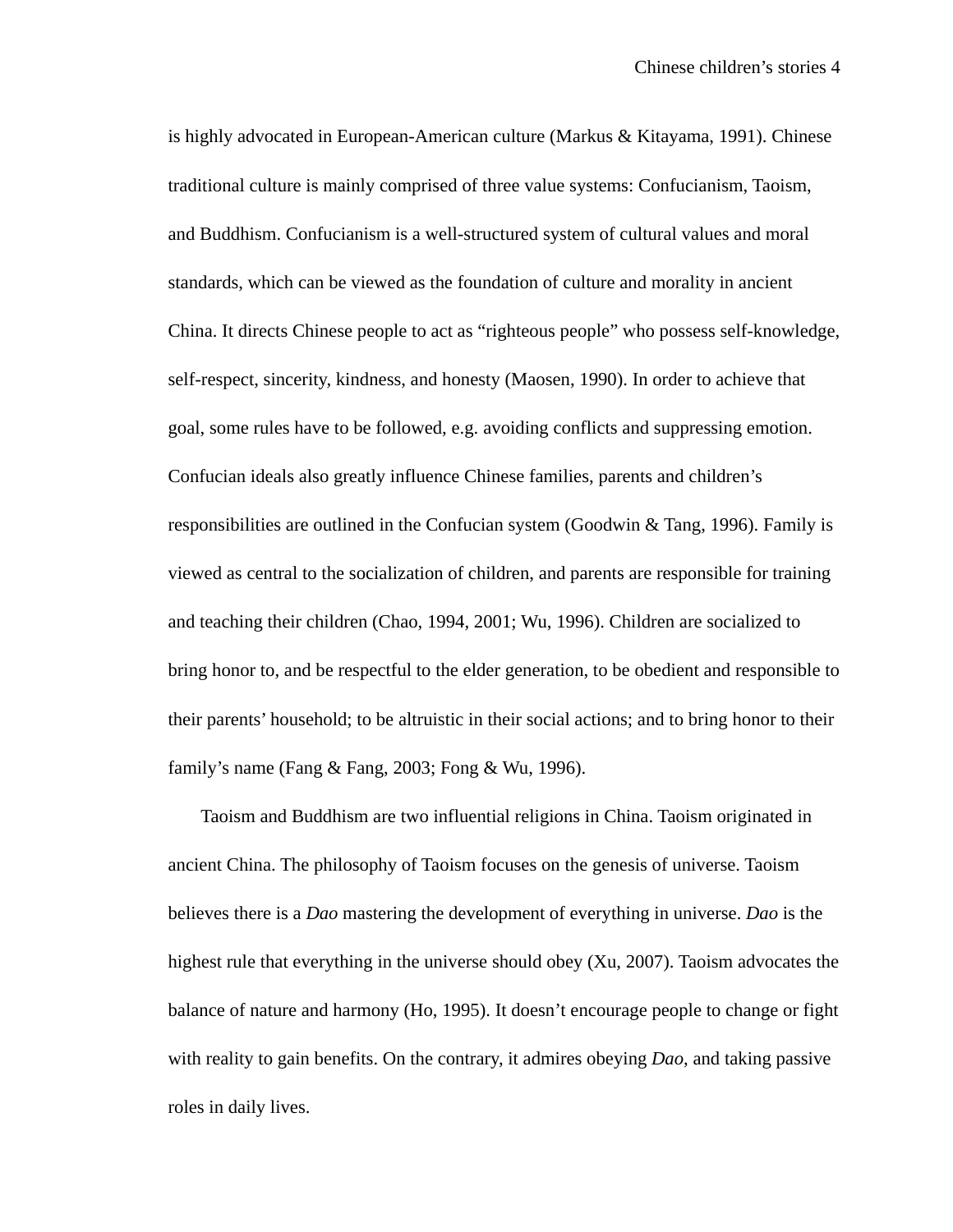Unlike Taoism, Buddhism originally came from India. It highly stresses self-control and universal goodwill (Hong, 1993). Buddhism considers human life as a period of misery. Buddhism works mainly identify the origin of the misery and the method to stop the misery. Buddhism stresses causality; everything happens for some reasons or under certain circumstances (Xu, 2007). Therefore, because misery is believed to originate from people's ambition and aggression, people have to accept the reality and give up their ambitions to achieve peaceful lives in heaven.

Chinese traditional cultural values are derived mainly from these three value systems. For example, the value of "diligent working" focuses on the amount of effort people put toward reaching their goals. It is different from the value of "hard working" that most ethnic groups share; diligent working contains some element of Confucianism, i.e., self-knowledge and self-respect. It emphasizes the individual's resilience toward challenges and difficult context, i.e., economic hardship or education (Xu, 2007). Buddhism stresses causality; therefore diligent working indicates that success can only be achieved by putting effort into working (Xu, 2007). This differs from the flexible interpretation of success in Western culture.

Chinese traditional cultural values have been changing dramatically since the Chinese Revolution of 1949. First of all, moral education, focusing on the values of Marxism and Socialism, became a part of the Chinese school curricula (Fouts & Chan, 1995; Maosen, 1990) and textbooks (Ashmore, 2002; Straka & Bost, 1989) after the revolution. Chinese children are required to take political courses from elementary school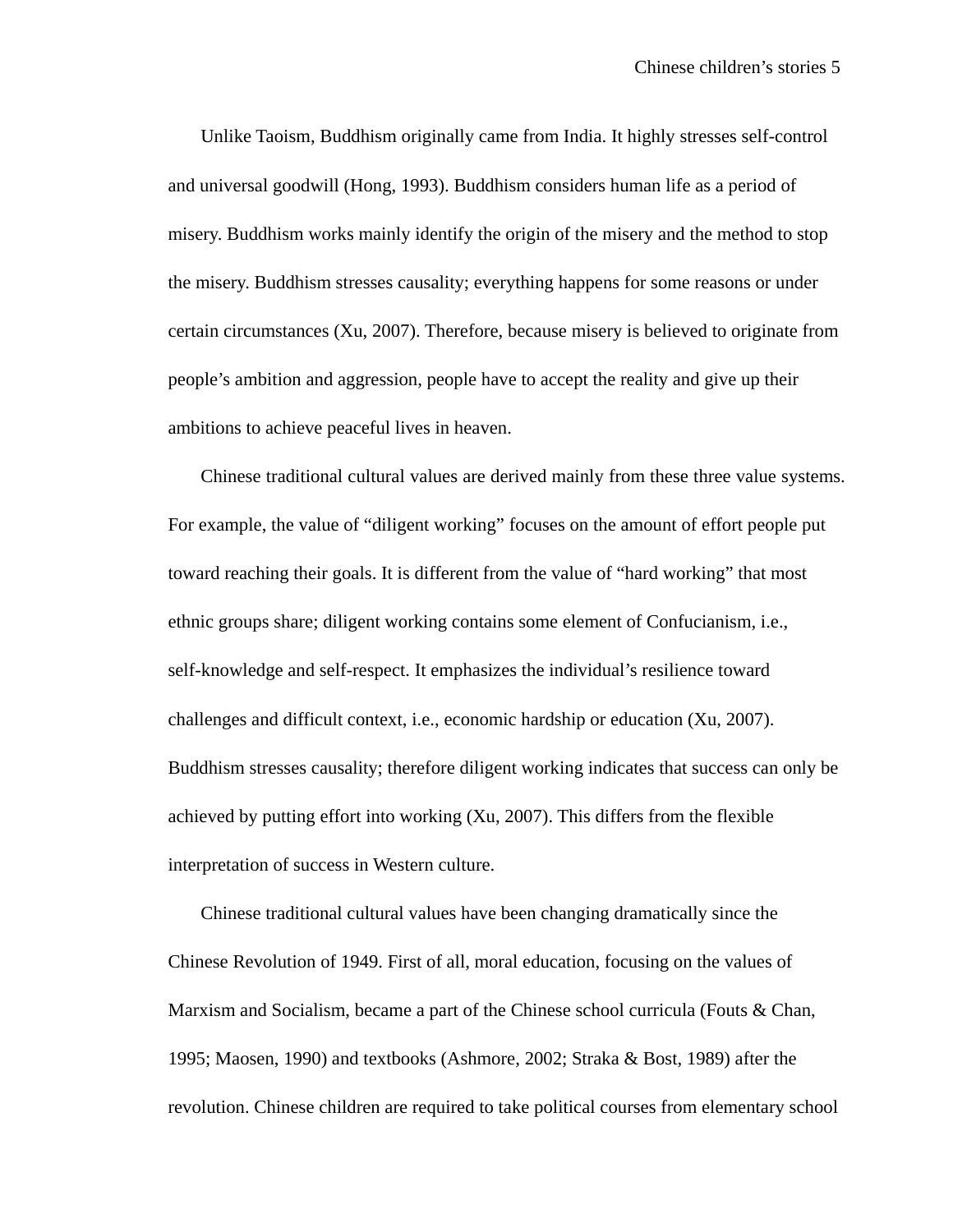through college. Some state-oriented values, e.g., primary loyalty to the state and Chinese people (Fong & Wu, 1996; Straka & Bost, 1989), were gradually integrated into the Chinese cultural system. Concurrently, moral education may diminish the impact of some traditional Chinese values. For example, Starka and Bost (1989) studied textbooks for Chinese primary schools during the years 1963-82. These textbooks were drafted and edited by government-sponsored publishers. They found the "family" as a socialization agent lessened in importance while still being part of texts in the readings and exercises in 1963. But in 1978, this was true only in the readings. Reviews of the textbooks in 1982 indicated the almost virtual disappearance of family references in both readings and exercises.

Early Western sociologists firmly believed that Chinese traditional culture suppressed capitalistic development in society (Weber, 1951). However, modernization and globalization started shaping the Chinese social system in the 1980s with social reforms seen in Chinese economic, political, and educational systems (Fouts & Chan, 1995; Gilboy & Read, 2008; Yoshino, 2006). It is undeniable that Chinese society has more capitalistic development in recent years, which in turn influences Chinese culture. For example, China's "opening to the outside world" economic reform in the 1980s not only stimulated the dramatic development of Chinese economy, but also enabled a variety of cultural products from Western countries to flow into Chinese society. Western movies, books and music can easily be found in Chinese urban areas. Chinese people started celebrating Western festivals, e.g. Christmas and Valentine's Day, and viewing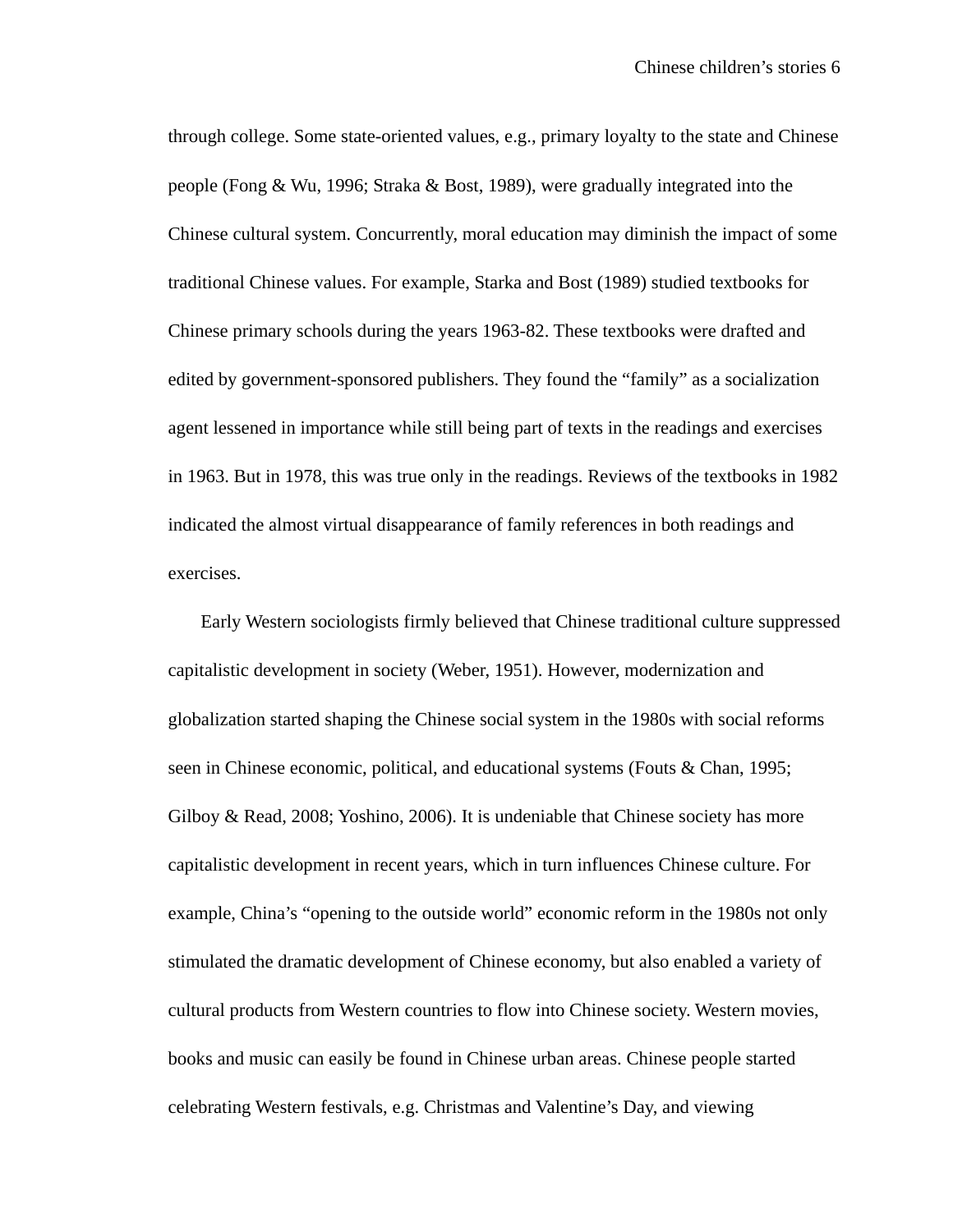Hollywood USA produced movies. These culturally-based activities introduced ideology, values, and religions of Western countries to China, and thereby Chinese society began embracing more individual orientated values from Western cultures, e.g. norms of competition (Wang, 2007). The internet is a brand new medium through which Chinese people can learn about the world and freely express their opinions (Gilboy & Read, 2008).

China's "one child" policy also greatly changed traditional familial structure. Chinese traditional values of "familism" are changing. For example, daughters, traditionally considered to be temporary members of the family who could not contribute to the lineage and who drained family resources, were devalued in the patrilineal system (Croll, 1994). But recent research indicates that the patrilineal system is weakening in China, and because of the "one-child" policy, daughters are also, like sons, expected to take on filial duties (Deutsch, 2006). In other words, the forces of modernization are exposing Chinese children to ideas and rules that are very contrary to those advocated by traditional Chinese culture.

## Children's Stories and Culture

Chinese children's literature has a unique function. Ashmore (2002) studied the content of Chinese children's reading materials recommended by their schools, and confirmed that moral education is a focal point of much of the content. She found that in addition to some informational themes (nature and general knowledge of science and technology) political themes (nationalism and benevolence of the new society) are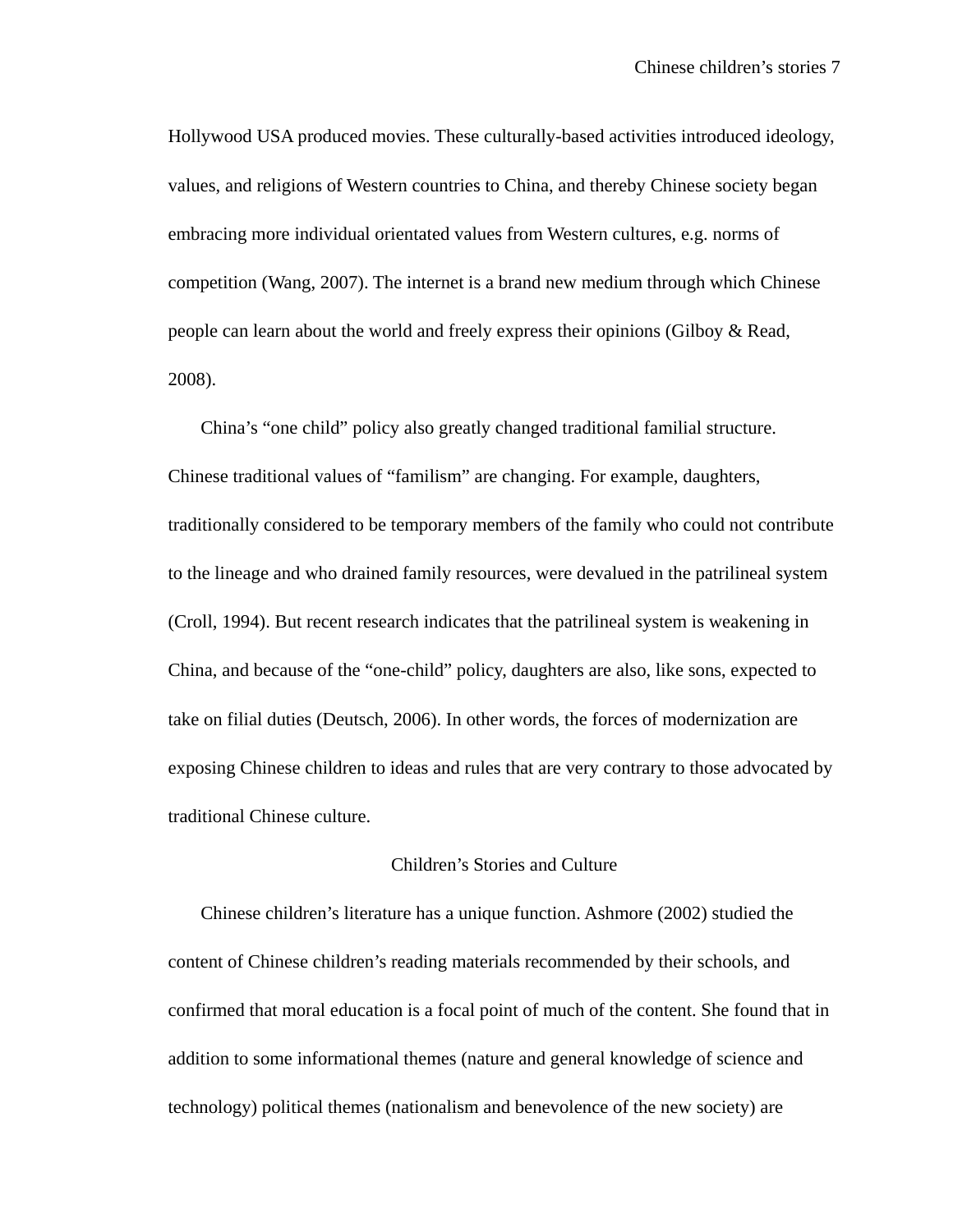principal in the various material. Studies of Chinese children's textbooks (e.g. Straka & Bost, 1989) and school curricula (e.g. Fotus & Chan, 1995) revealed similar findings. In other words, reading materials in China are often times used as a tool to impact children's moral education.

Children's literature is an important method of passing on cultural heritage to children (Henderson & May, 2005). In Chinese children's stories, thematic stories strongly reflect traditional values and socially desirable standards (Bi, 2003; Li, 2004; Miller et al., 1997). Bi conducted a pilot study using Chinese children's stories published from the 1950s to 1990s. In the detailed content analyses, she found socialistic moral values intertwined with Chinese traditional values in children's stories published before the mid-1980s. Such stories were reported to be a tool for strict moral and political education. Due to modernization, globalization and economic reform in the 1980s (i.e. opening to the outside world policy), the terms revolution, communism, socialism, Marxism, and Mao Zedong thought gradually disappeared in children's literature in the 1990s. Nevertheless, despite researchers' agreement that Chinese children's stories convey values and influence Chinese children's emotional development (Tsai et al., 2007; Wang & Leichtman, 2000), examination of Chinese children's stories as a tool for examining value changes has not been emphasized.

#### Purpose of the Study

 Cultural values are not static, but change with the development of social ecologies (Trandis, 2004). Through the examination of the content of Chinese children's stories, the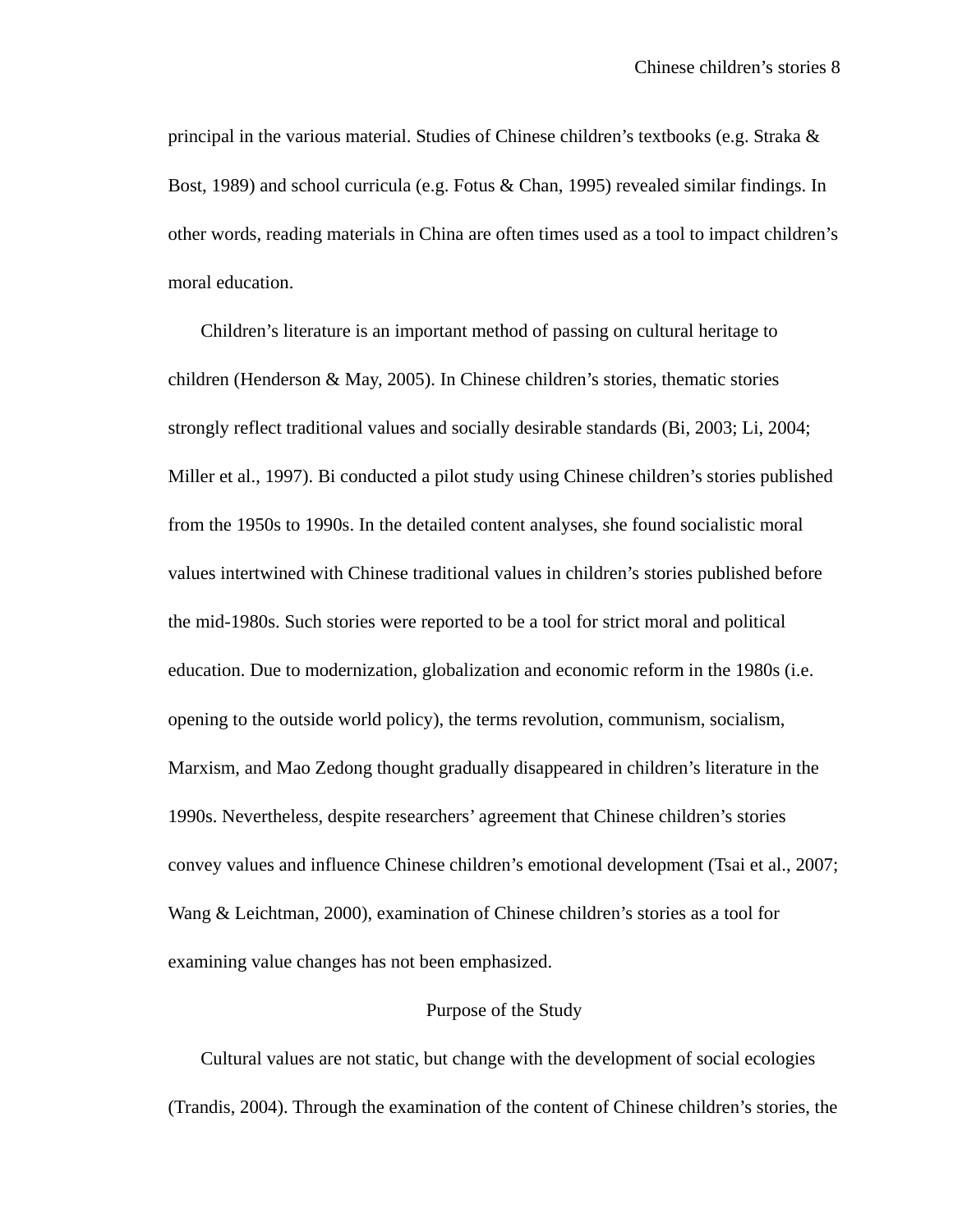following research questions will be addressed: (1) Do the latest Chinese children's stories indicate more Western values than the stories of 20 years ago? (2) Are the traditional values of Chinese culture consistently presented in the stories published in the 1980s, 1990s, and 2000s? (3) Has the frequency of stories reflecting traditional values declined over the past 20 years?

#### Method

### *Sample*

 The 145 Chinese children's stories in this study were selected from the Chinese children's story magazine "The King of Stories". They were secured from four Chinese state libraries and two Chinese national online databases. The magazine designs stories for readers between 6 to 12 years old – the time period when children master important social and academic skills (Erikson, 1982). It is a monthly magazine published by the Chinese Juvenile and Children's Publishing House, a government sponsored publisher of children's storybooks. The magazine has received awards as the most popular children's story journal in mainland China. The publisher reported that it had 1.5 million readers in 2002 and 2003. The stories in the magazine are Chinese folklore, fiction, historical fiction, and non-fiction stories, and stories composed by children. The selected stories in this study are folklore stories ( $n_1=64$ ) and fiction stories ( $n_2=81$ ). Folklore stories may reflect the changes in Chinese traditional values, whereas fiction stories are expected to reflect the new cultural values that emerge with modernization and globalization.

Stories dated in the 1980s ( $n_1$ =23,  $n_2$ =34) were all the folklore and fiction stories in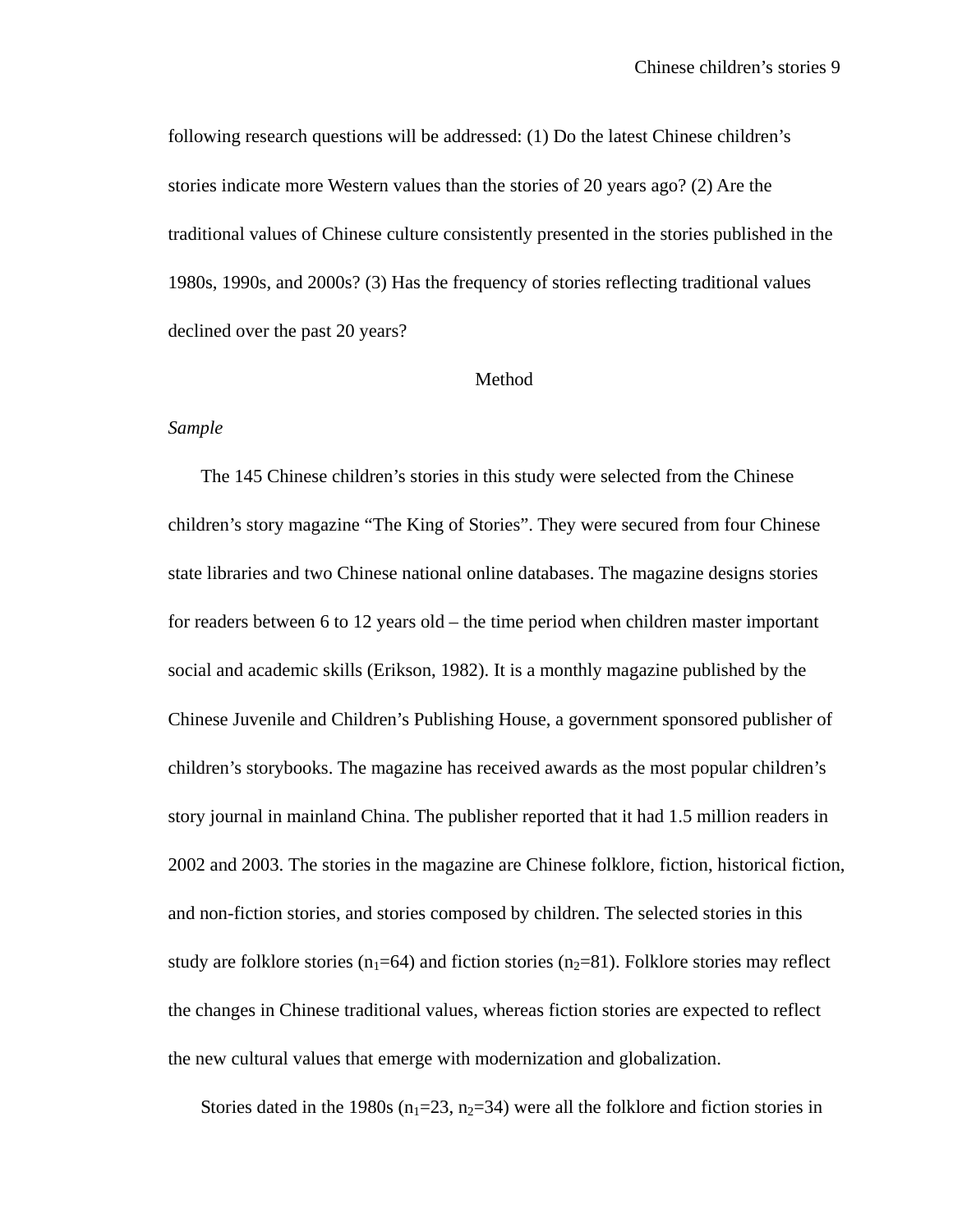"The King of Stories First 100 Issues Collection" – a special children's stories book covering the most popular stories in "The King of Stories" published from 1983 to 1990. The stories from the 1990s ( $n_1=15$ ,  $n_2=16$ ), and the 2000s ( $n_1=31$ ,  $n_2=26$ ) were selected only from years that had all 12 issues and also containing folklore and fiction stories. *Measures and Procedure* 

*Checklist of traditional cultural values*. After reviewing previous literature on Chinese traditional culture or core values, a checklist of Chinese traditional cultural values was developed. There are 17 items of Chinese traditional cultural values summarized from previous studies on Chinese families and Chinese children, e.g. conformity, collective orientation and group accomplishments, inter-dependence, etc. (Cheung, Nelson, Advincula, Cureton, & Canham, 2005; Ho, 1989; Wu, 1996).

*Checklist of Western values*. As a consequence of the interest in the Western values that Chinese society might embrace due to globalization and modernization, a checklist of Western values including 16 items was also developed, e.g. competition, individual orientation and self-accomplishments, independence, etc. (Stouffer, 1995).

*Checklist of Chinese social moral values*. Moral education in China is influential in Chinese children's socialization. It conveys the moral values advocated in society that teach children which behaviors are viewed as right or wrong, and what is desirable or undesirable (Maosen, 1990). The themes of stories sometime stress or emphasize moral education (Bi, 2003). A checklist of Chinese social moral values was developed to measure the reflection of social moral values (i.e. Socialism) in children's stories, e.g.,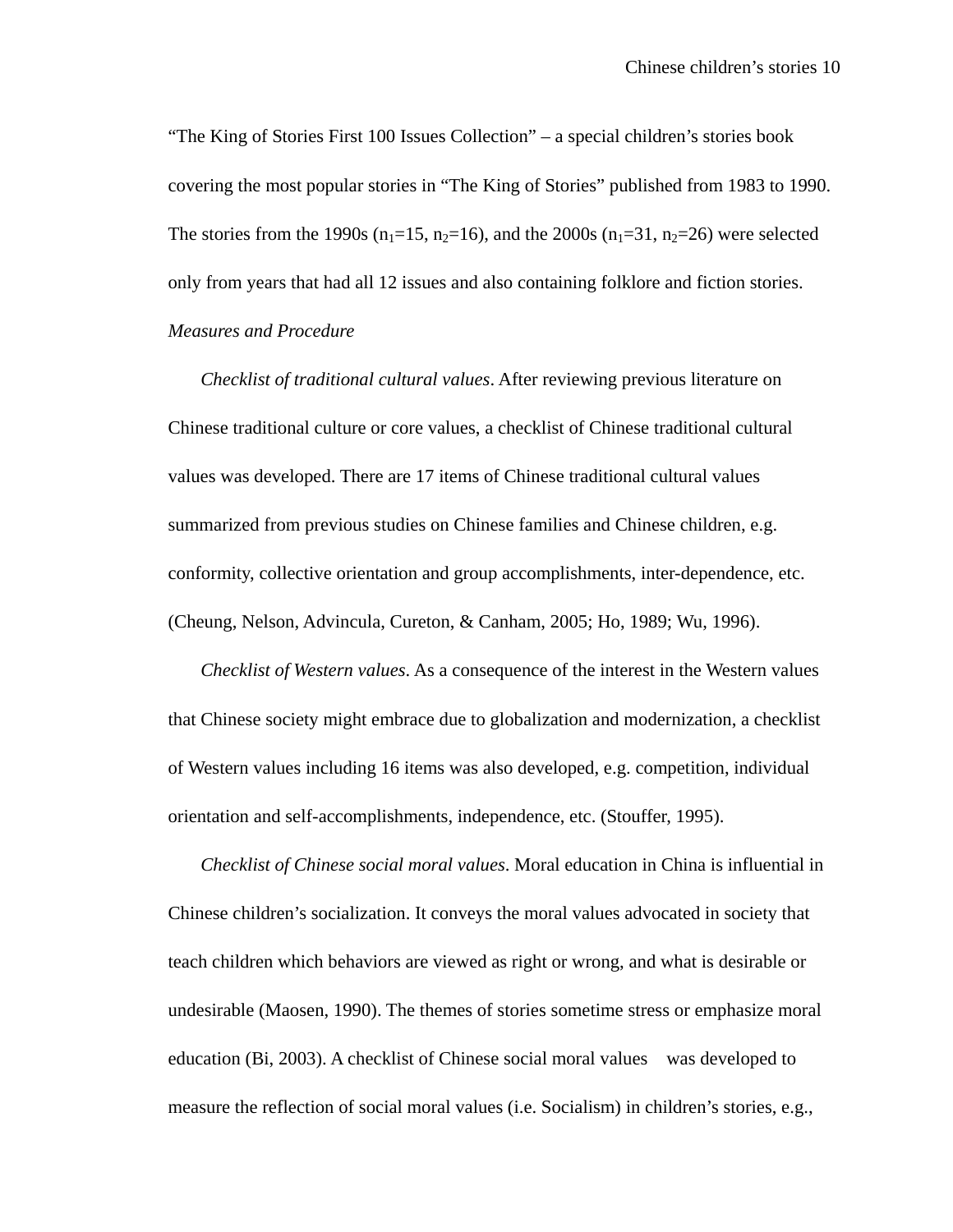nationalism, loyalty to country, benevolence of the Chinese society, love for the Chinese people, etc. (Ashmore, 2002; Fong & Wu, 1996; Maosen, 1990).

*Scales.* The selected stories were scored according to the presence or absence of each cultural value. When scoring the selected stories, the raters checked off all the values found in each story. The number of reflected items in each checklist was added for each story, and the sums then reflected each type of cultural values in each story.

*Raters.* Two Chinese graduate students who are blind to the research questions of the study and the publication dates of the books scored all of the selected stories. The raters were trained to code the stories prior to the research project.

*Inter-rater reliability.* Cohen's kappa coefficient was computed to determine inter-rater reliability. Based on previous studies the following as standards for strength of agreement for the kappa coefficient were proposed: ≤0=no agreement, 01−.02=slight agreement, .21−.40=fair agreement, .41−.60=moderate agreement, .61−.80=substantial agreement and .81−1=almost perfect agreement (Cohen, 1960; Landis & Koch, 1977; Sim & Wright, 2005). To make sure both raters fully understood the checklists and the rating method, the training occurred until a reliability rate of at least .80 was attained between raters. During the rating process, each rater was assigned 25 to 35 stories to rate every three weeks. Among each 25 or 30 assigned stories, there were two stories (one folklore and one fiction) common (but unknown to each rater) to both raters that was used to monitor (three times) inter-rater reliability throughout the data gathering process. Meetings with the raters and the researcher occurred every three weeks. During this time,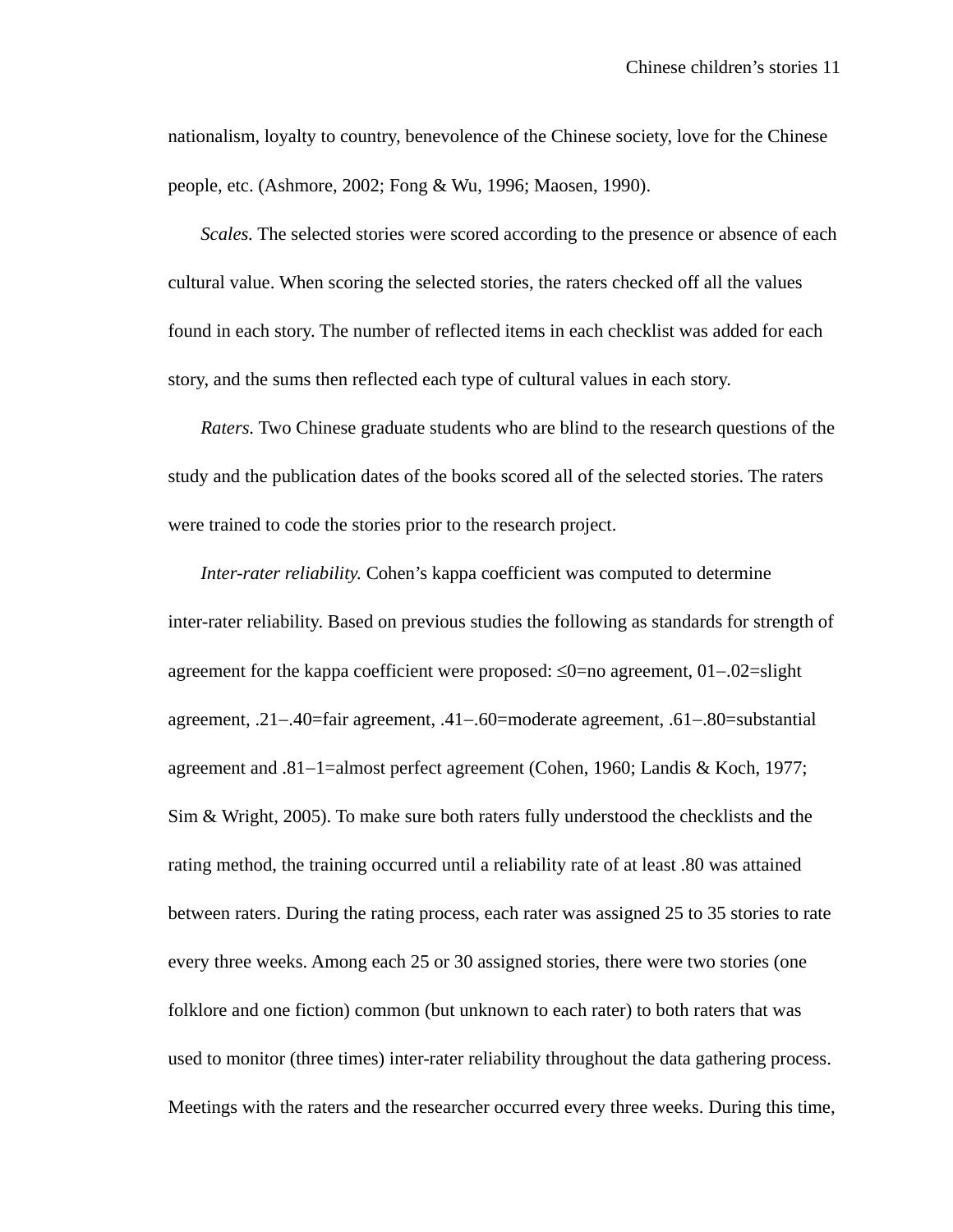the raters and researcher scored four stories, two folklore and two fiction stories, together. Inter-rater reliability was checked, followed with discussions of the scorings. Table 1 presents the Cohen's Kappa coefficients during the scoring process.

All kappa values of the scored stories reached the range of "substantial agreement," except one fiction story which reached the range of "moderate agreement". Because fiction stories have more complicated plots and are longer in length than folklore stories, it is understandable to find the kappa values of fiction stories slightly lower than those of folklore stories. Nevertheless, the observed proportions of agreement in the tested stories were acceptable.

#### *Data Analysis*

After the raters completed rating the stories, the number of the reflected Chinese, Western, and social moral values were calculated respectively for each story. Table 2 shows the descriptive statistics of the collected data. Two-way ANOVAs were used to test for main effects of story genre and publication decade and for their interactions.

#### Results

#### *Differences of Cultural Reflections in Stories*

 The stories published in different decades reflect cultural values differently. Analyses revealed significant differences in the extent to which Chinese cultural values, *F*(2, 145)  $= 4.15, p < .05$ , Western cultural values,  $F(2, 145) = 3.25, p < .05$ , and social moral values,  $F(2, 145) = 1.43$ ,  $p < .05$  were reflected in children's stories in different decades. The post-hoc Tukey HSD test was run for multiple comparisons among stories published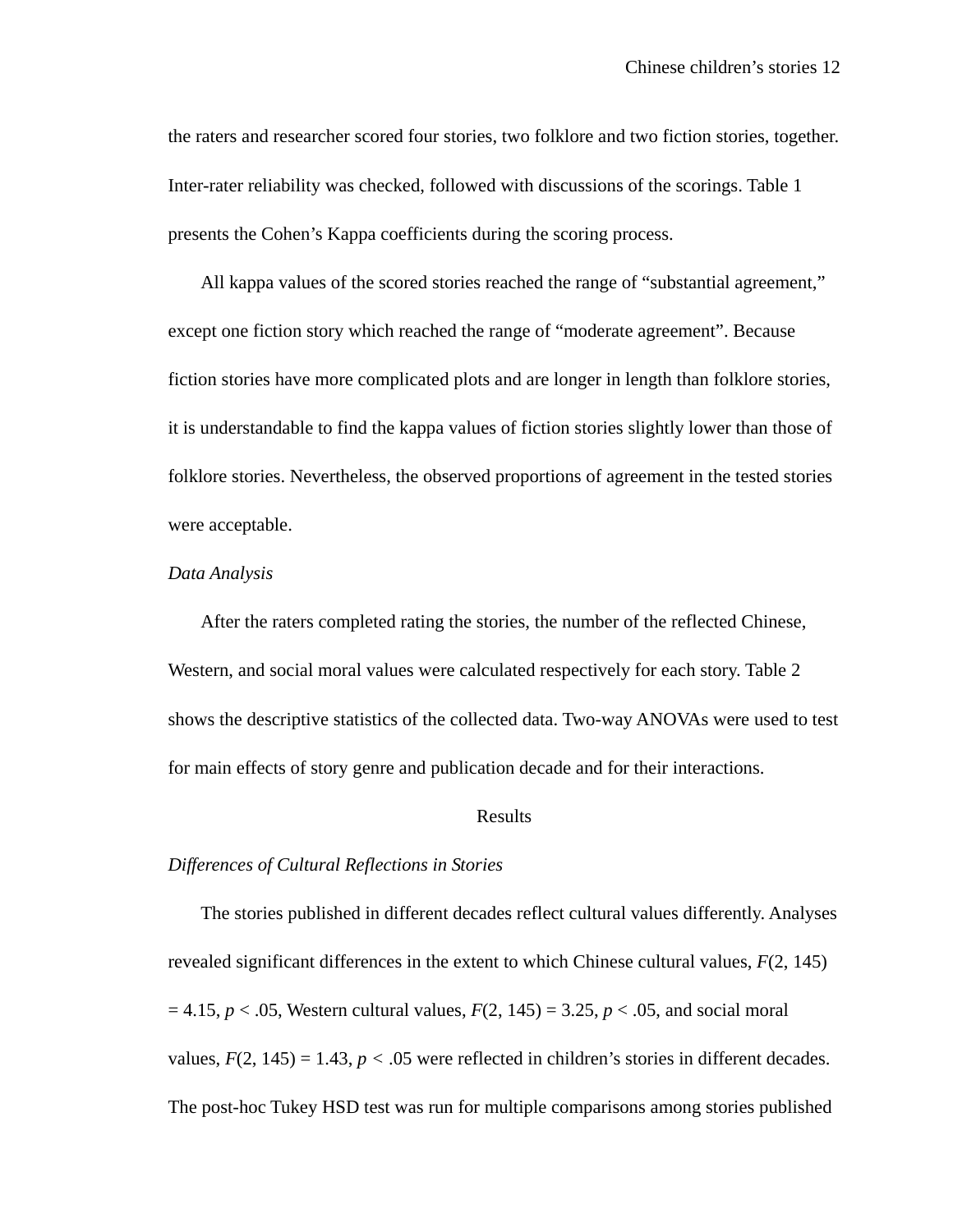in the three different decades. The analyses showed that the stories, including folklore and fiction, published in the 2000s (*M*=3.26, *SD*=1.76) reflect more Chinese cultural values than stories published in the 1990s  $(M=2.39, SD=1.40)$   $p < .05$ , but did not differ from the stories published between 1983 to 1991( $M=2.75$ ,  $SD=1.24$ )  $p=.16$ . The stories published in the 2000s (*M*= .67, *SD*= .81) also reflect significantly more social moral values than stories published in the 1980s (*M*= .35, *SD*= .48) and 1990s (*M*= .48, *SD*= .68) *p* < .05. The mean differences also showed that stories published in the 2000s (*M*=1.39, *SD*=1.24) reflect more Western cultural values than stories published in the 1980s (*M*= .96, *SD*= .78) *p* = .07 and the 1990s (*M*= .90, *SD*= .94) *p* = .09, at the  $\alpha$  = .10 level. However, two-way ANOVA test yielded no significant interaction effect between stories' genres and publishing decades  $(G \times D)$ , indicating that the effects of stories' genres on reflecting cultural values did not change over time.

The two story genres (folklore and fiction) were associated with somewhat different cultural values. Folklore stories (*M*=3.16, *SD*=1.55) were more likely to reflect Chinese traditional cultural values than were fiction stories  $(M=2.65, SD=1.49)$ ,  $F(1, 145) = 3.87$ , *p* < .05. There was also a near-significant trend for folklore stories (*M*= .42, *SD*= .66) to be less likely than fiction stories (*M*= .57, *SD=* .69) to promote post-1949 social moral values  $F(1, 145) = 2.90, p < .10$ . However, analyses revealed no significant differences between folklore (*M*=1.06, *SD*=1.07) and fiction stories' (*M=*1.16, *SD*=1.07) reflection of Western cultural values,  $F(1, 145) = .61, p > .10$ .

An independent *t-*Test was then used to compare the reflection of cultural values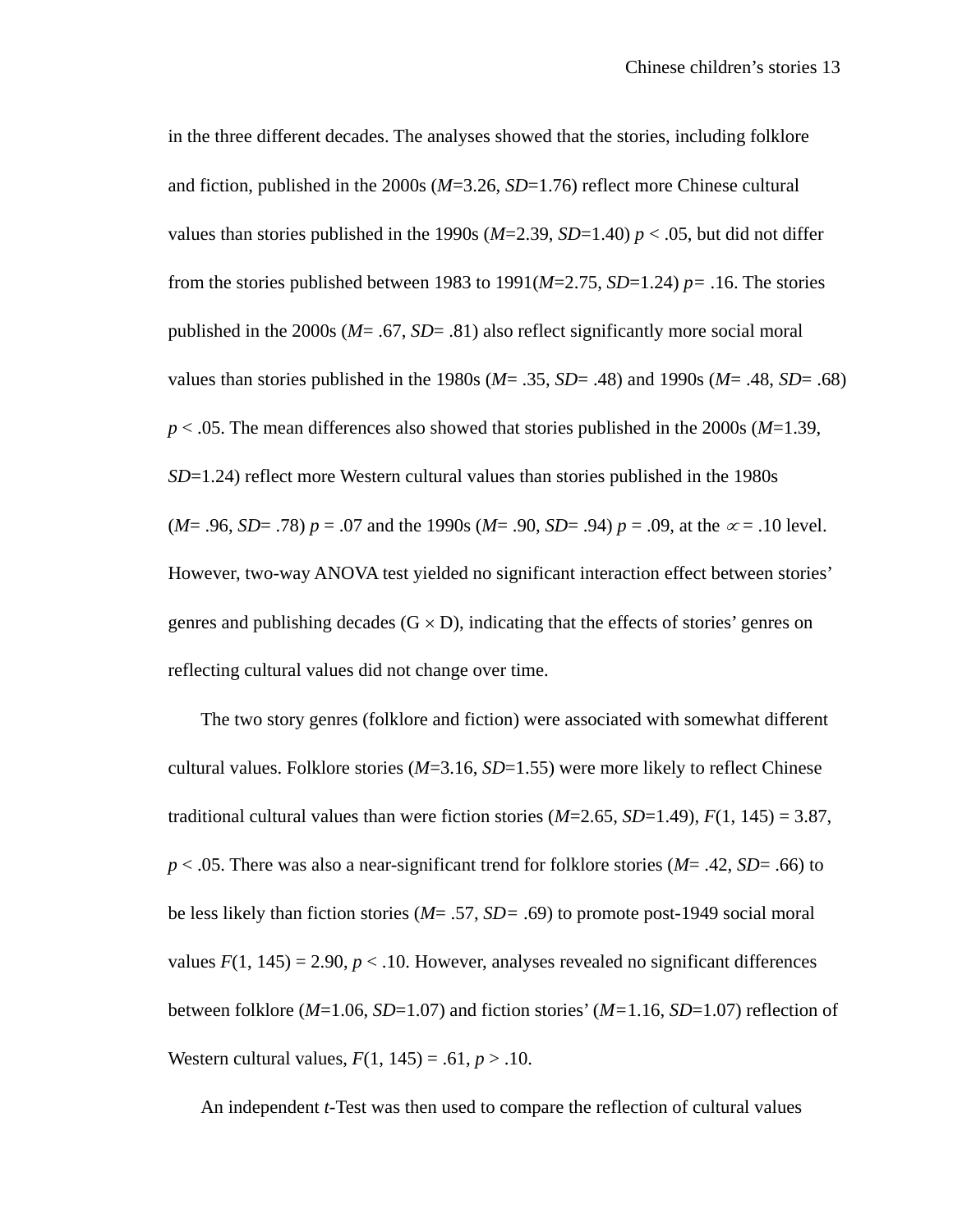within each genre of stories published in different decades. First, the fiction stories published in the three decades were compared. The fiction stories of the 2000s (*M*=1.42, *SD*=1.26) reflect more Western cultural values than the stories of the 1980s (*M*= .97, *SD*= .67),  $t(45)=1.77$  *p* = .04. The stories of the 2000s ( $M = .71$ ,  $SD = .82$ ) also reflected more social moral cultural values than the stories of the 1980s ( $M = .38$ ,  $SD = .49$ ),  $t(48)=1.92$  *p* = .03. The stories of the 2000s did not reflect significantly more Western cultural values than the stories of the 1990s (*M*= .90, *SD*= .94). There was no significant difference between the stories of the 2000s and the 1980s in terms of Chinese cultural values,  $t(54) = .28$  *p* = .78. A *t*-Test also yielded no significant differences between the stories of the 1980s and the stories of the 1990s in reflecting each type of cultural values. There were also no significant differences between the stories of the 1990s and the stories of the 2000s on reflecting each type of cultural values.

 The folklore stories published in the different decades were also compared by independent *t*-Test. The folklore stories of the 2000s ( $M = 3.77$ ,  $SD = 1.70$ ) reflect more Chinese cultural values than the folklore stories of the 1980s ( $M = 2.78$ ,  $SD = 1.31$ ),  $t(47)=2.25$  *p*= .03. The folklore stories of the 2000s (*M* = .62, *SD* = .80) also reflect more social moral values than folklore stories of the 1980s ( $M = .30$ ,  $SD = .47$ ),  $t(41)=1.68$ *p*=.05. The folklore stories of the 2000s and the 1980s were not significantly different in their reflection of Western cultural values,  $t(47)=1.23$  *p*= .22. Analyses yielded no significant differences between the folklore stories of the 1990s and the 1980s in reflecting each type of cultural values. Surprisingly, the folklore stories of the 1990s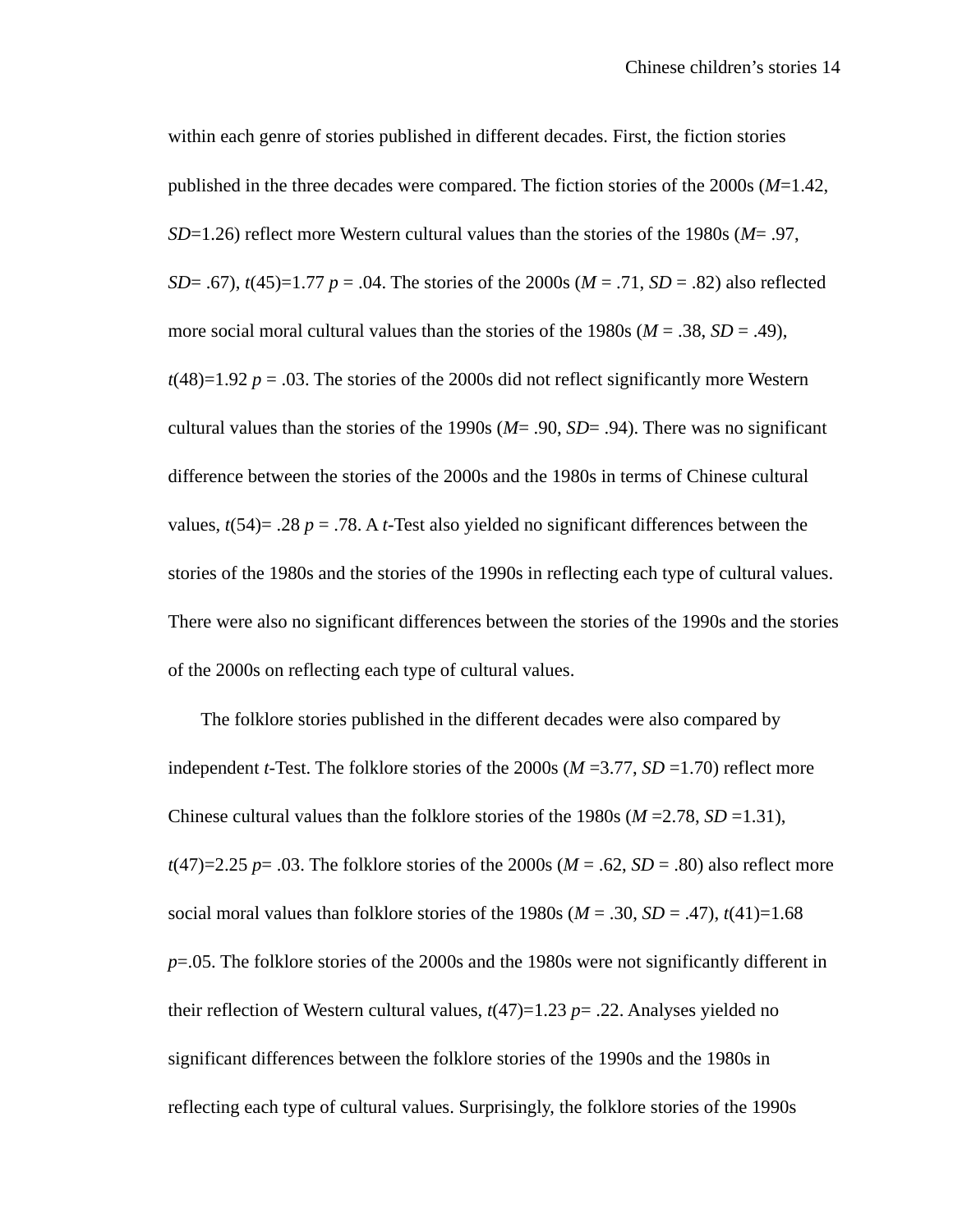(*M*=2.67, *SD*=1.29) reflect fewer Chinese cultural values than the stories of the 2000s, *t*(39)= -2.17 *p*= .18, whereas no significant differences were found in reflecting Western and social moral values.

#### *Change over Time in the Cultural Values Promoted in Stories*

 When the completed data were arranged according to the published decades, calculations were done to determine the number of times each cultural value was reflected in the stories. Table 3 reports the number of stories per decade reflecting each of the values.

 The results denote that "familism" and "conflict avoidance, self-control" are two important Chinese cultural values that were consistently reflected in the children's stories. "Adulation of youth" and "Open expression of thoughts" are two Western cultural values consistently reflected in the stories published in all three decades, yet they are not as frequently reflected as Chinese cultural values. Social moral values were the least reflected in the stories among the three types of the cultural values. However, "Sharing and offering" is consistently reflected in the children's stories of all the three decades.

## **Discussion**

 The purpose of this study was to identify cultural changes within Chinese children's stories. The results showed that Western cultural values were increasingly reflected in Chinese children's stories in the past 20 years. Chinese traditional values were also consistently presented in the stories published in the different decades. The results indicated that even if some of Chinese traditional values are weakening in the stories, the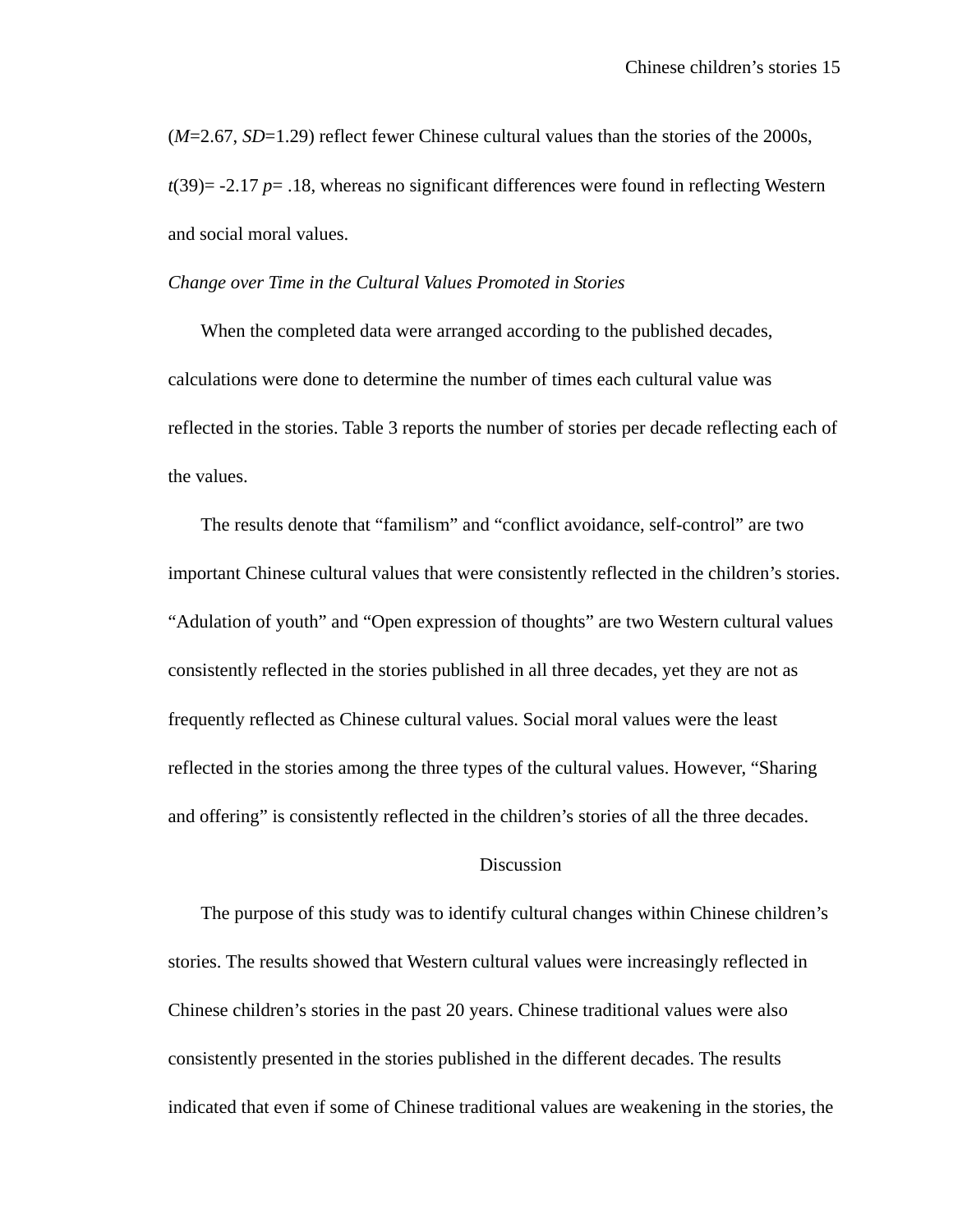Chinese cultural values are still influential and powerful; the stories of the 2000s reflect more Chinese traditional values than the stories of the 1980s and the 1990s.

#### *Social Changes and Western Culture*

The present study revealed an interesting pattern of cultural changes in children's stories in mainland Chinese society. Western cultural values were increasingly reflected in Chinese children's stories, particularly in fiction stories. This finding illustrates the influence of modernization and globalization on China. In the 1980s, some researchers believed that Chinese society had a special characteristic for resisting modernization, as Chinese culture encourages obedience and discourages innovation (Pan, 1990). However, nearly 30 years of social and economic reforms in China have stimulated interaction between China and the rest of the world. The analyses in this study indicate that the embracing of Western cultural values has been a gradual process; there was no significant difference between the stories of the 1980s and the 1990s, neither between the stories of the 1990s and the 2000s. However, when comparing the stories of the 2000s to the 1980s, there was a dramatic increase in the reflection of Western cultural values in the children's stories.

When comparing the frequency of Chinese and Western values in Table 3, a very interesting pattern of cultural change emerges. In the stories of the 1980s and the 1990s, Chinese cultural values, i.e. "respect for elders" and "respect for authority", suggest a strong Chinese traditional hierarchical social status. Thus, the Western cultural values that suggest equality and democratic social status, i.e. "Direct expression of opinions" "Direct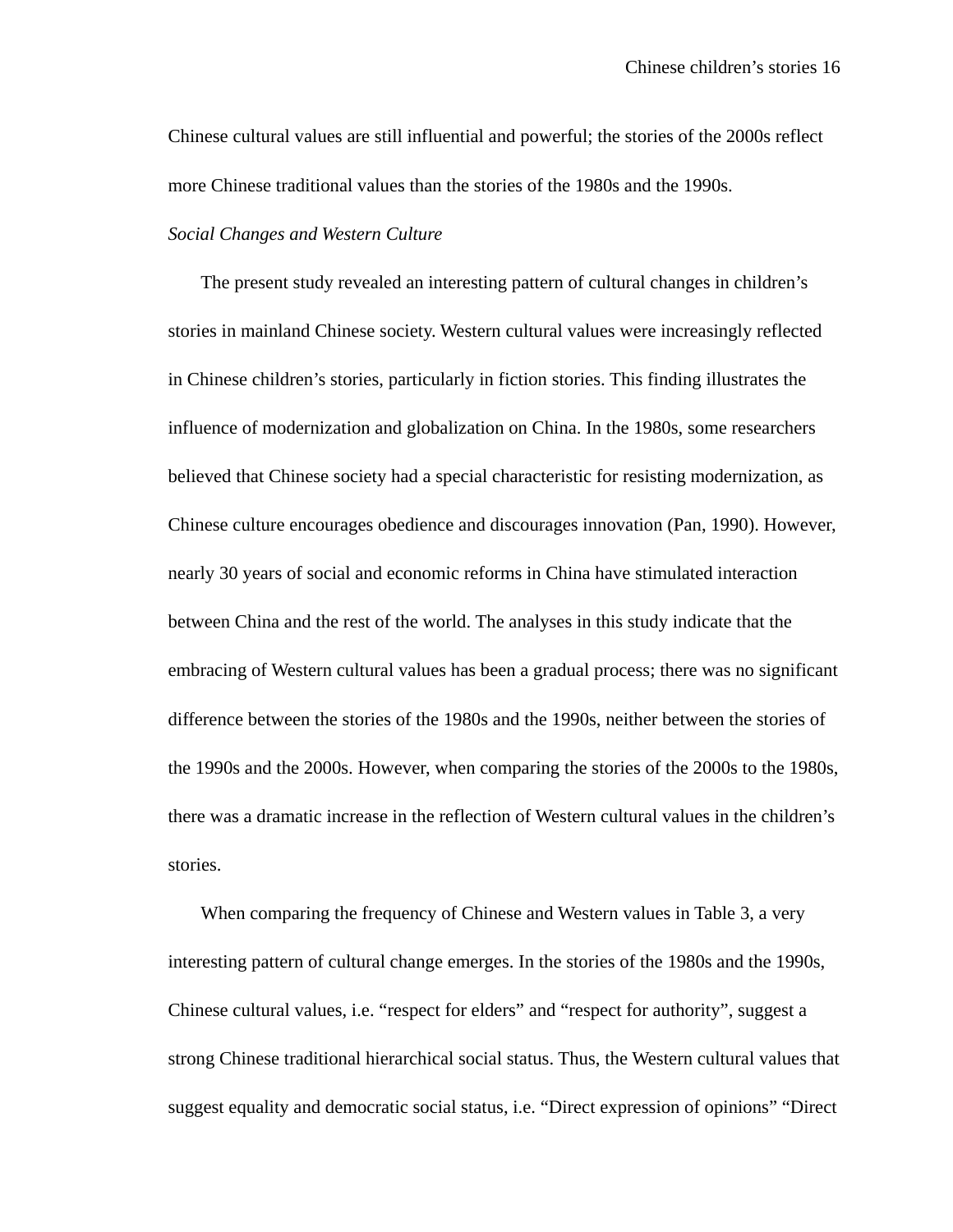expression of emotion" and "Egalitarianism in status", were less frequently reflected in the stories. Conversely, the stories of the 2000s reflect fewer Chinese cultural values of hierarchical positions, while the Western cultural values that suggest democratic and equal social positions increase. In other words, the Chinese cultural values suggesting hierarchical social status still exist, but they are weakening in presence within stories. On the other hand, the Western cultural values promoting democracy were becoming powerful in China. Studies on Chinese social reform support such findings. Gilboy and Read's (2008) study indicated that Chinese society is getting more democratic after the nearly 30 years of social reforms. Chinese government "starts a turn-away from totalitarianism in the late 1970s, builds an authoritarian system based on collective decision making in the 1980s and 1990s … and permits capitalists to join the government in 1999 " (p.48).

#### *The Continuity of Chinese Traditional Culture Values*

Although Western culture has increasingly influenced Chinese stories, this study shows that Chinese traditional cultural values are still very powerful. The stories published in recent years reflect more Chinese cultural values than the stories of the 1980s and the 1990s. This may indicate the maturity of Chinese children's stories. Chinese children's literature was greatly influenced by politics before the 1980s; the themes of children's stories reflected the needs of government (Bi, 2003). However, with a variety of social reforms, the Chinese government gradually reduced its control on the publication system. Chinese authors have more freedom to explore different themes and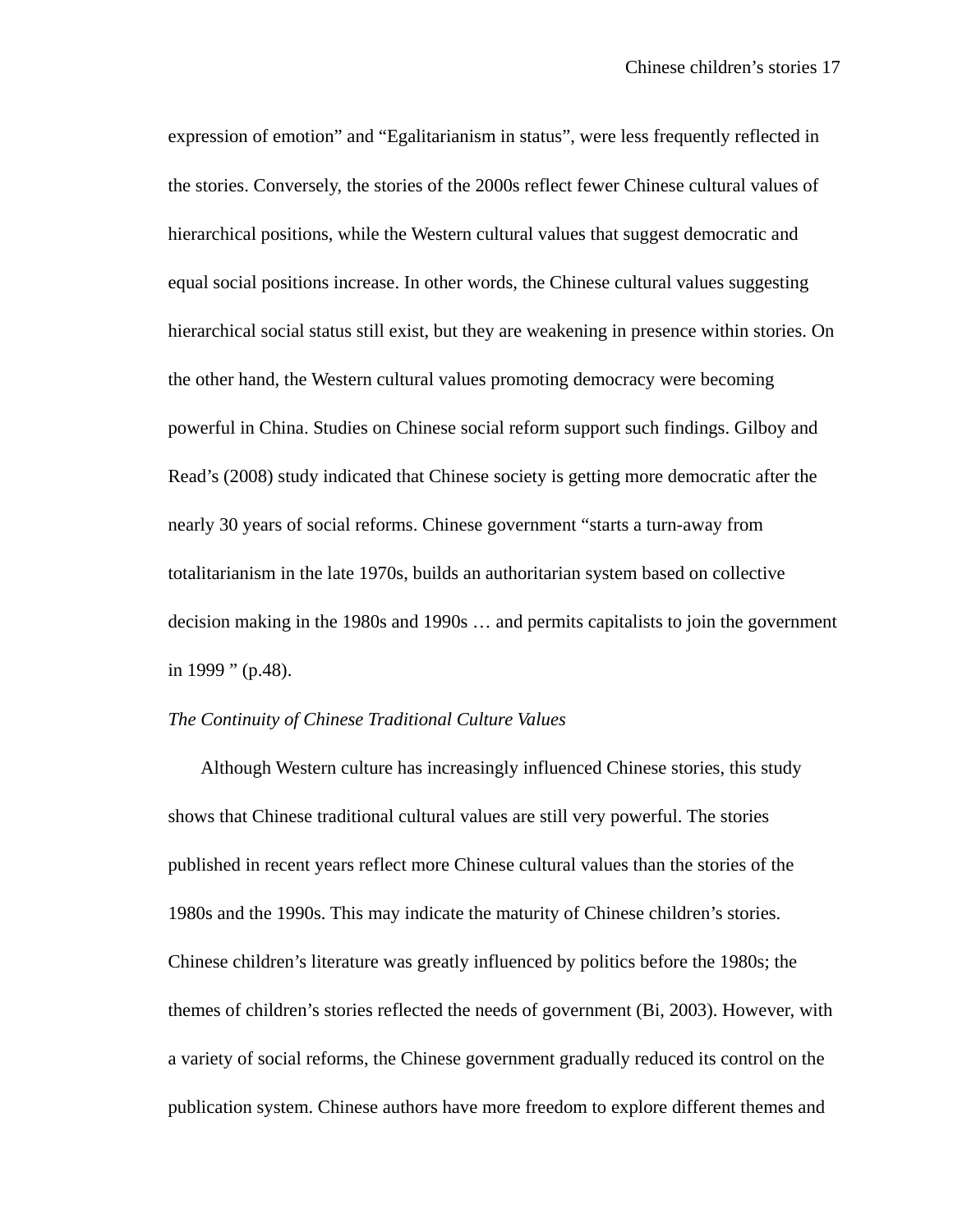writing styles in conveying the important Chinese cultural values to children (Fang, & Wang, 2004).

The increase in the reflection of Chinese traditional values also suggests the impact of Chinese traditional culture, i.e. Confucianism, though the social reforms in the past three decades made dramatic changes in the Chinese social systems (Gilboy & Read, 2008). This study demonstrated that the cultural values of "familism" and "Self-control", two important values of Confucianism are consistently reflected in Chinese children's stories from 1983 up to the present. Similar to Ho's (1989) finding, this study also illustrated the continuity of Chinese traditional culture. Chinese children are still socialized to traditional values in this globalization age. Even if Chinese family structure changes, studies of the recent "one-child" families still find that children today express a remarkable level of filial piety (Deutsch, 2006).

In recent years, many Chinese scholars strongly advocate "the spirit of Chinese culture" (see Xu, 2007; Zhou, 2007). They recommend the reading of more Chinese classic literature and believe Chinese traditional culture helps Chinese citizens to construct their ethnic identities in the globalization age. To show the support, the Chinese government intentionally added more Chinese traditional festivals to the list of national holidays, while cancelling some national holidays reflecting strong socialism. It is reasonable to assume that Chinese traditional culture will continue to be powerful.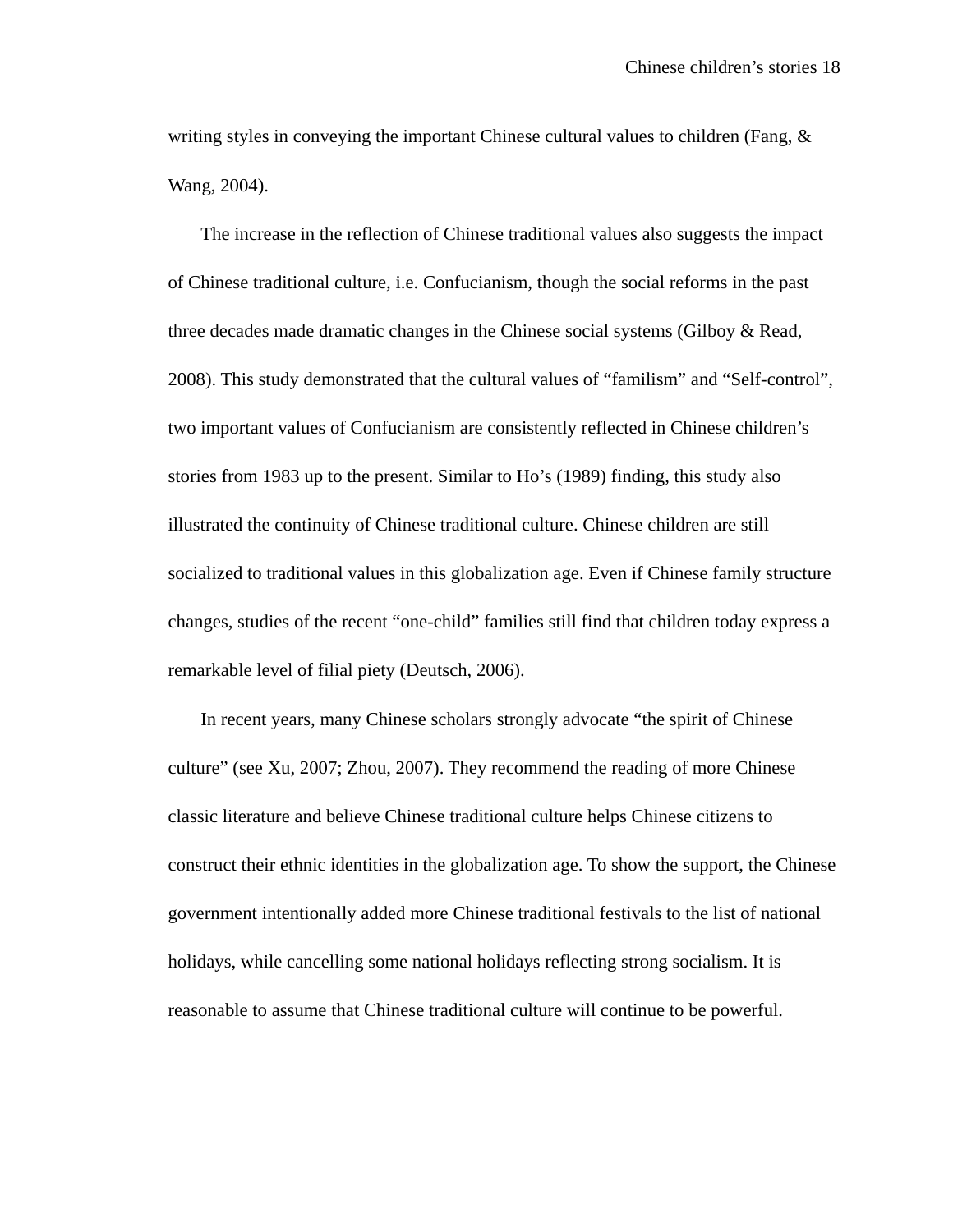#### *Stories and Moral Education*

This study revealed social moral values are less frequently reflected in Chinese children's stories than Chinese traditional and Western cultural values. Bi (2003) also found a similar trend in her case study of Chinese children's literature published after 1977 (the end of Chinese Cultural Revolution). These results may suggest that the Chinese government has become more flexible, cautious and subtle about using children's literature for its political purposes. However, it is important to note that social moral values are more frequently reflected in both folklore stories and fiction stories of the 2000s than the stories of 1980s and the 1990s. It may also attribute to the more diverse and complicated themes of the stories published in the 2000s. But it clearly suggests that although moral education is not the major theme of the children's stories, Chinese children's stories also function as a moral education tool aimed on constructing a positive image of Chinese socialistic society.

#### *The Genres of Stories and Culture Values*

The comparison of the two genres of children stories also revealed an interesting pattern. The folklore and the fiction stories reflect very similar levels of the three types of cultural values in the 1980s. Moving across the decades, the folklore stories gradually reflect more Chinese cultural values than fiction stories. Chinese folklore stories are mainly derived from the biographies of famous individuals, historical events in ancient China, and Chinese classic literature. Chinese traditional culture can be considered to be the focus of folklore stories. Unlike fiction stories, folklore stories have to take into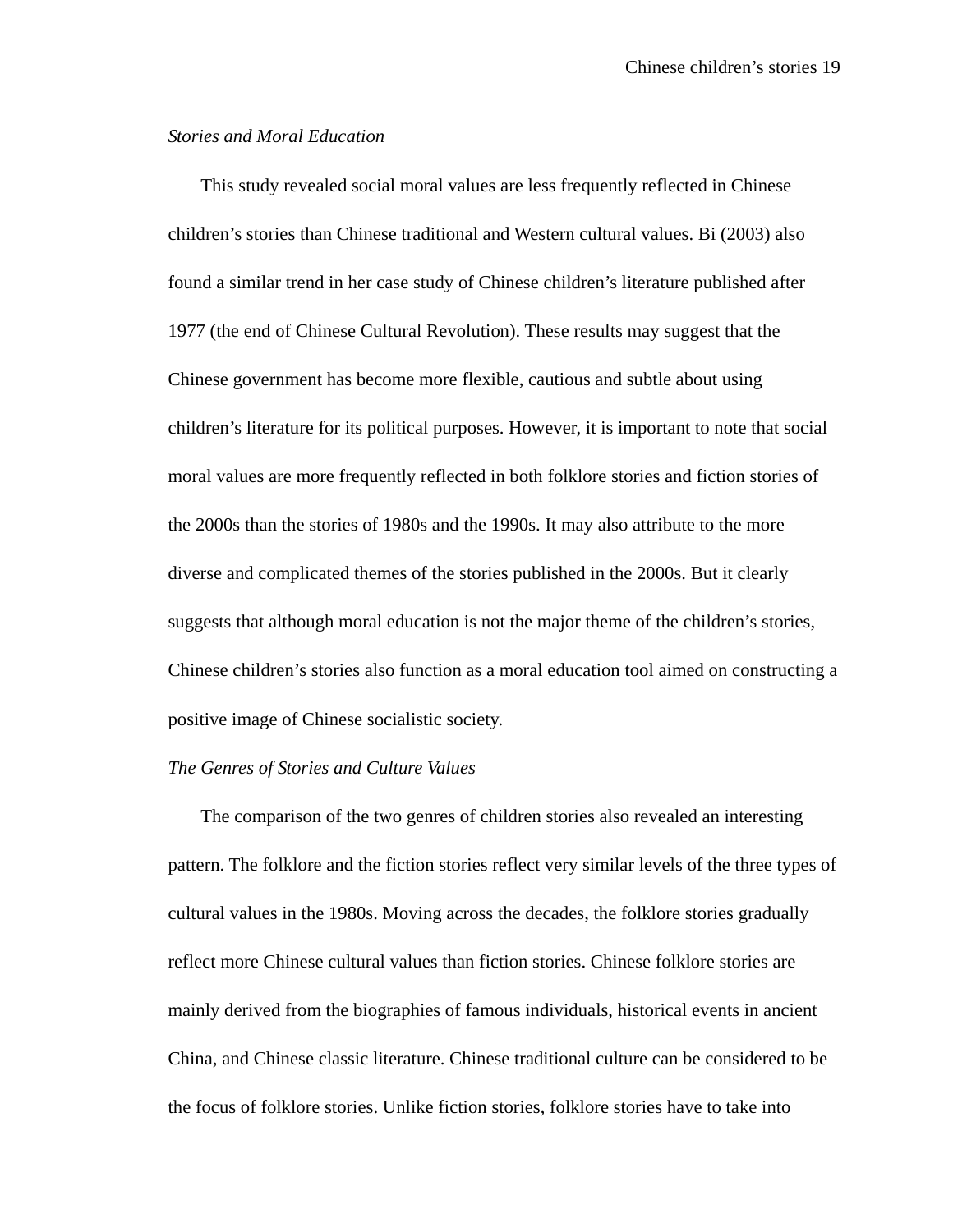account certain historical events or particular social contexts in ancient China. It is hard for Chinese authors to integrate other cultural values into these stories. They may be reluctant to compose folklore stories with newly emerged language and writing styles. However, this does not mean folklore is the best way to convey traditional values to children. Folklore stories are usually short, simple, and easier to read than fiction stories. It is difficult to find a Chinese children's story magazine that highlights folklore stories. Take, for example, the children's magazine that this study used for selecting stories. Each issue of the magazine has about 10 fiction stories, but only 2 or 3 folklore stories. Some issues do not contain folklore stories. Chinese authors need to explore methods to enrich the themes and plots of folklore stories, otherwise, folklore may gradually lose its attraction for children, and hence become a less effective mean for conveying cultural values.

#### *Limitations*

It is important to note the limitations of this study. The sample size is relatively small. This may be the reason why the stories of the 1990s have a weaker reflection on each type of cultural value than the stories of the 1980s and the 2000s. Because of the small size, the statistical analyses may also ignore some differences or interactions when comparing the stories of different decades. With a larger sample size, future studies may be able to find the interaction between the stories' genres and publication decade.

 In this study, other changes in Chinese children's stories were not examined due to the lack of appropriate measures. The changes of Chinese culture can also be seen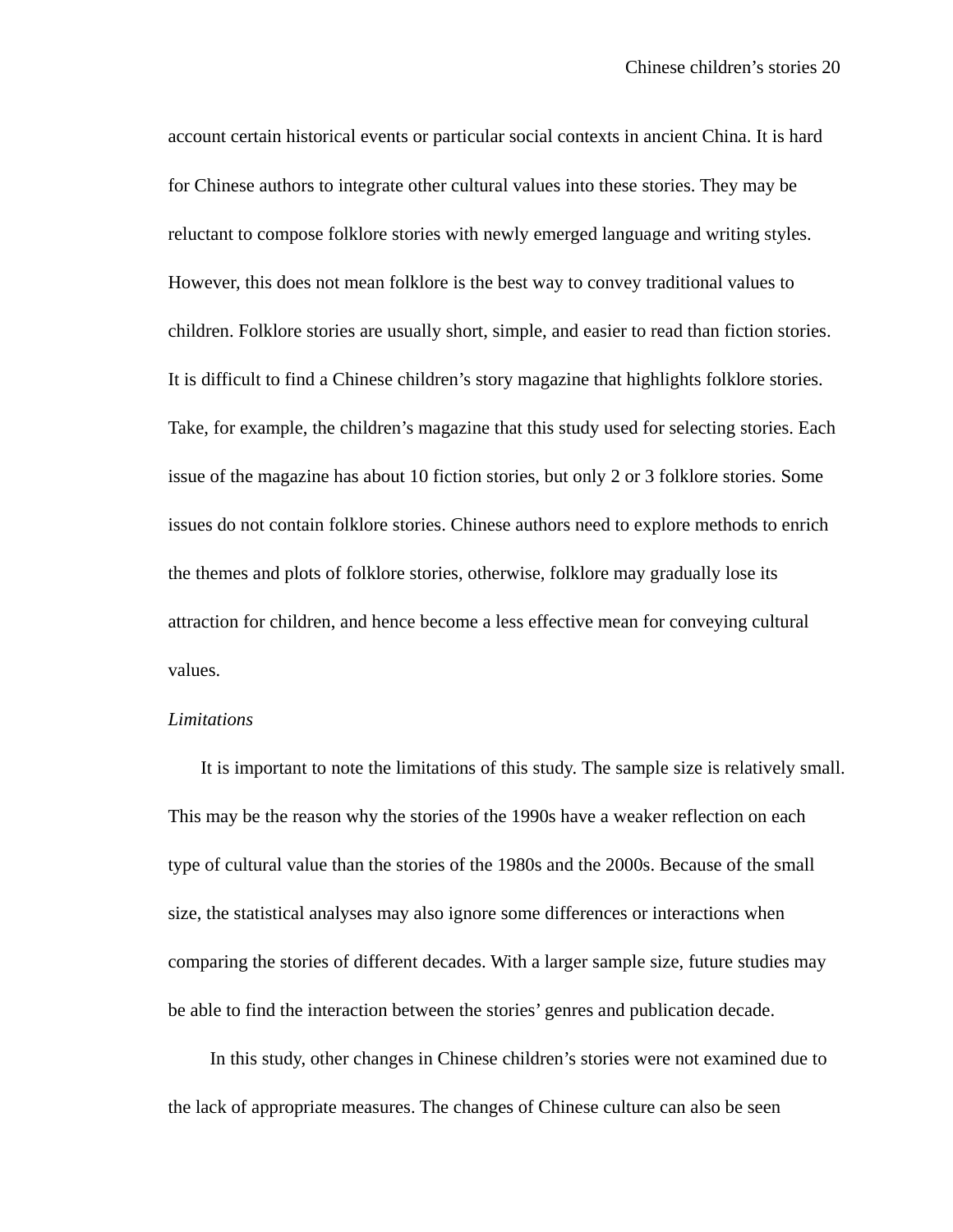through the change in themes, language and illustration in Chinese children's stories. However, these factors are hard to quantify and code, because readers may have a different interpretation and understanding when reading the same story. Thus, the findings of this study only offer a general description of the cultural change reflected by the Chinese children's stories. It is worthwhile for future researchers to develop some reliable measures via content analyses of children's stories, and thus study Chinese children's stories for other important characteristics, such as the illustrations in stories.

In addition, this study did not examine children's reflections on the stories. Children's reading preferences determine the type of cultural values they are more frequently exposed to. For example, if folklore stories are more preferred by children, they might likely obtain more Chinese traditional values than Western cultural values. Because children's multi-cultural literature should deliver "authenticity" of culture to stimulate "asethnicity" of readers (Henderson & May, 2005), it is worthwhile for future studies of this type to probe the effect of the stories on Chinese children's psychological well-beings.

## Conclusion

This study explored changes in Chinese cultural values through children's stories from the 1980s through the 2000s. The change in Chinese children's stories is correspondent to the development of Chinese society. The findings show that Chinese traditional culture is still influencing Chinese children's stories. Due to the influence of modernization and globalization, some traditional cultural values are gradually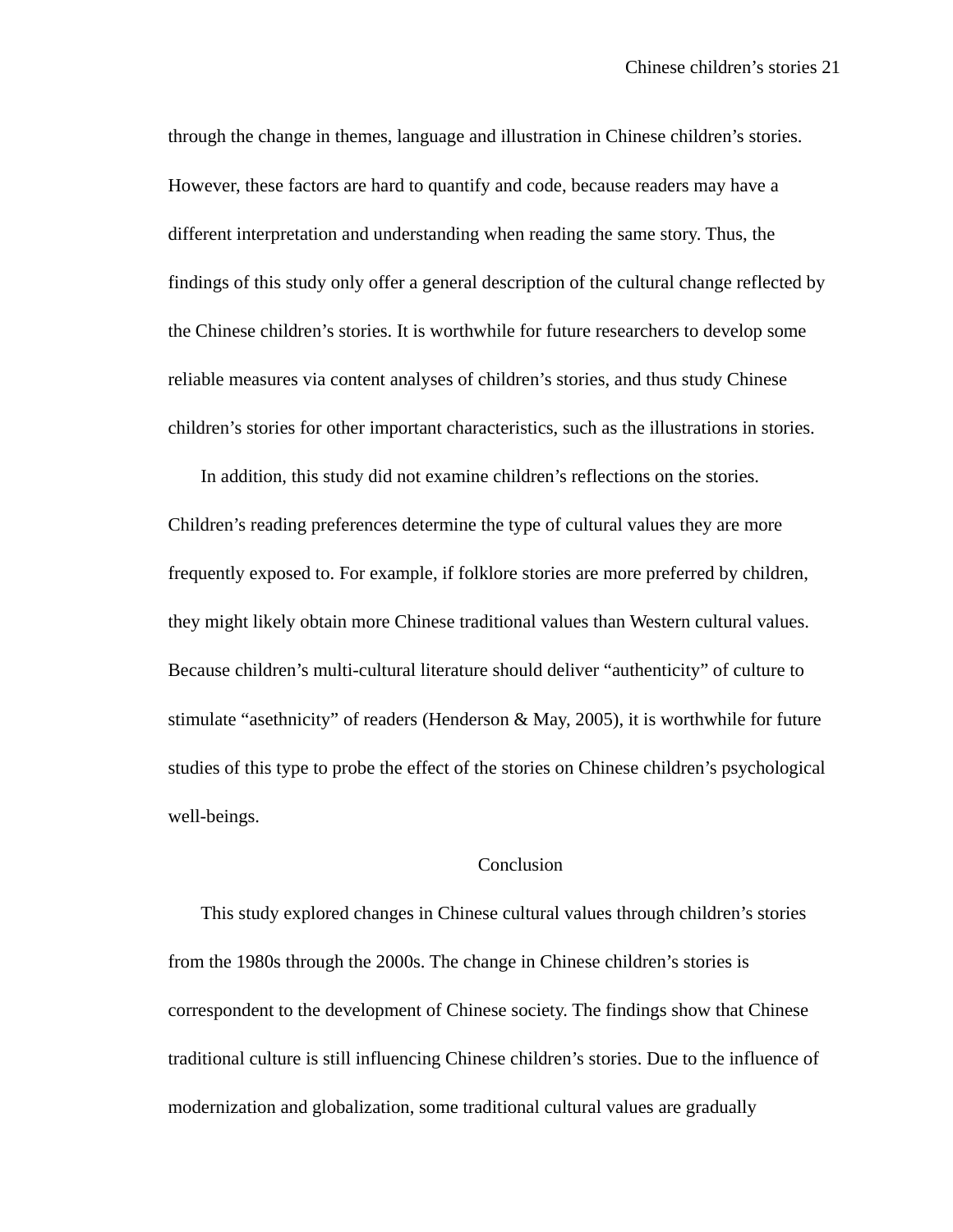weakening with the introduction of Western culture; the traditional cultural values of hierarchical social status are weakening while the Western cultural values of democracy are getting stronger. Besides conveying cultural values, the function of Chinese children's stories as a moral education tool is evident in this study. Though social moral value is not the theme of Chinese children's stories, they were more frequently reflected in the stories of recent years.

This study offers an updated description of Chinese cultural socialization through children's literature that has both theoretical and practical importance. Theoretically, the findings of this study indicate the trend of cultural changes in Chinese society. It can help to facilitate future discussion about Chinese children's socialization and family relations. Practically, this study indicates the characteristics of Chinese culture in recent years. It can help children's literature professionals in the West in obtaining an image of current Chinese culture and society. Chinese society is still in a period of transition. Globalization and modernization have stimulated more social reforms in recent years (Gilboy & Read, 2008). It is important for researchers in the West to notice the new characteristics of Chinese culture.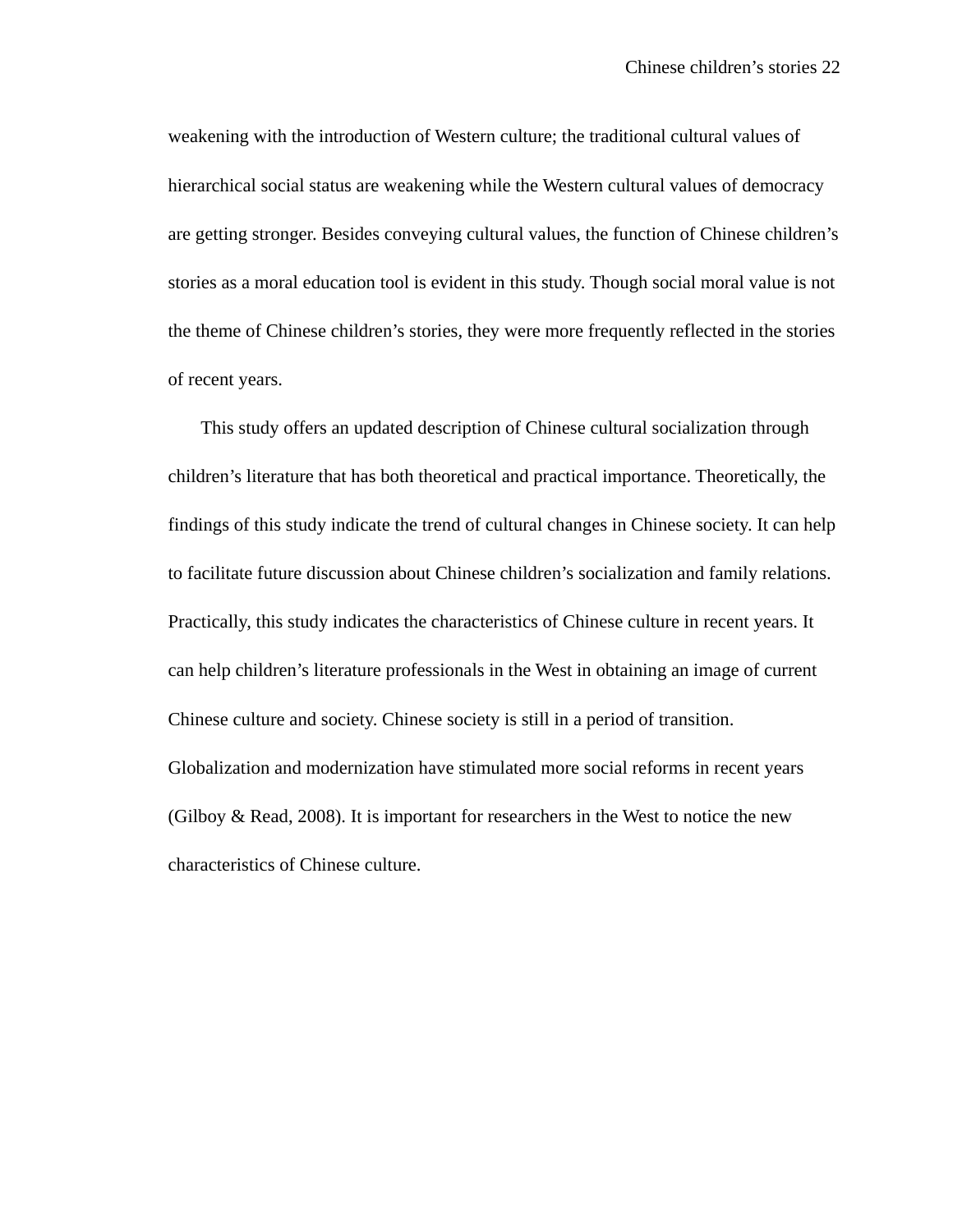#### References

- Ashmore, R. A. (2002). What are Chinese children reading: Major themes found in their mandatory reading texts. *Journal of Reading Education, 28*(1), 32-37.
- Bi, L. (2003). Capitalist bears and socialist modernization: Chinese children's literature in the Post-Mao period. *Children's Literature in Education, 34*(1), 57-73.
- Chao, R. K. (1994). Beyond parental control and authoritarian parenting style: Understanding Chinese parenting through the cultural notion of training. *Child Development, 65*, 1111-1119.
- Chao, R. K. (2001). Extending research on the consequences of parenting style for Chinese Americans and European Americans. *Child Development, 72*(6), 1832-1843.
- Chen, C., Lee, S. Y., & Stevenson, H. W. (1996). Long-term prediction of academic achievement of American, Chinese, and Japanese adolescents. *Journal of Educational Psychology, 18*(4), 750-759.
- Cheung, R., Nelson, W., Advincula, L., Cureton, V. Y., & Canham, D. L. (2005). Understanding culture of Chinese children and families. *The Journal of School Nursing, 21*(1), 3-9.
- Cohen, J. (1960). A coefficient of agreement for nominal scales. *Educational and Psychological Measurement, 20*(1), 37-46.
- Croll, E. (1994). *From heaven to earth: Images and experiences of development in China*. London, UK: Routledge.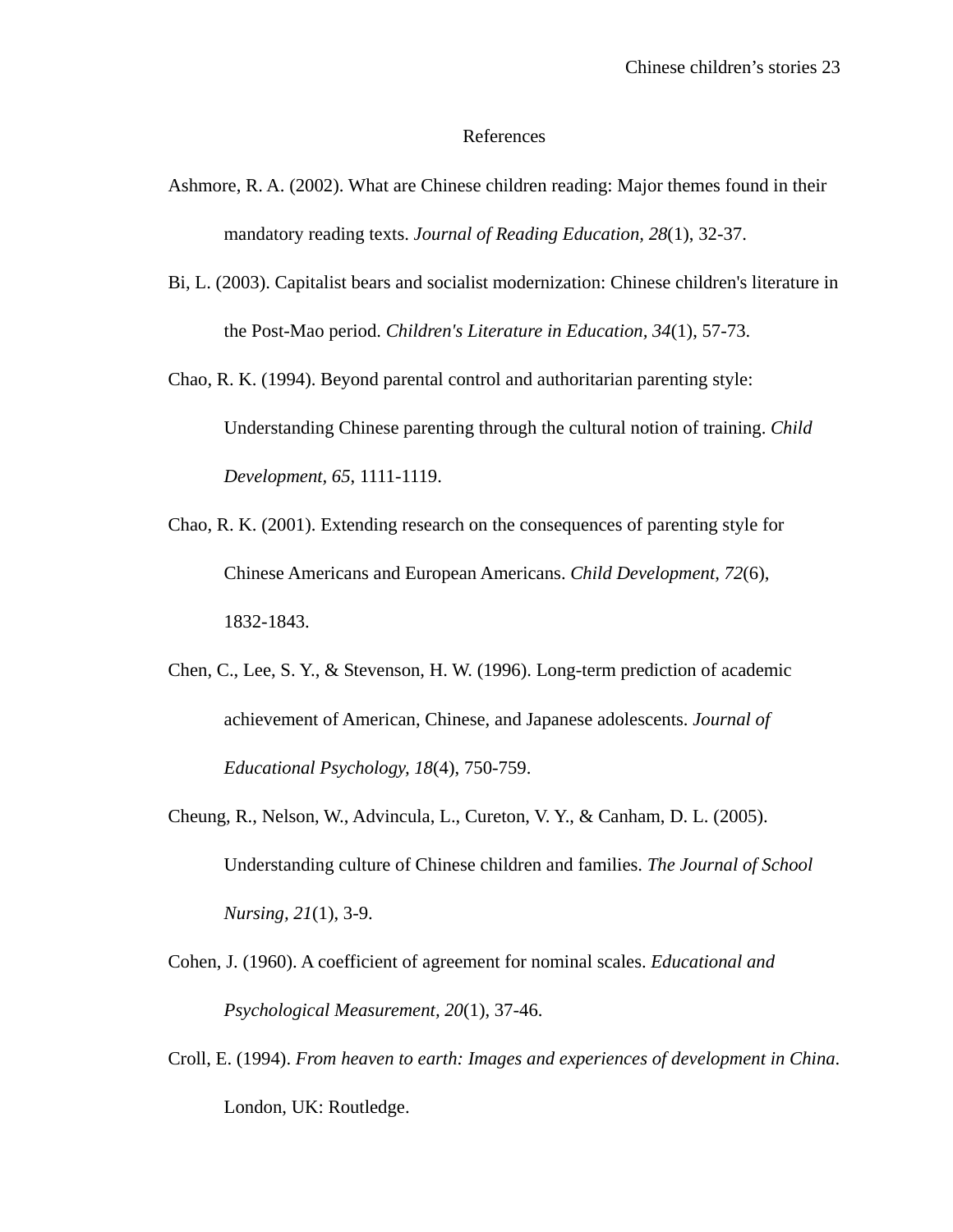Deutsch, M. F. (2006). Filial piety, patrilineality, and China's One-child policy. *Journal of Family Issues, 27*(3), 366-389.

Erikson, E. H. (1982). *The life cycle completed: A review*. New York, NY: Norton.

- Fang, G., & Fang, F. (2003). Social moral reasoning in Chinese children: A developmental study. *Psychology in Schools, 40*(1), 125-138.
- Fang, W. & Wang, K. (2004). The development of children's literature. In W. Fang (Ed.), *Children's literature*
- Fong, R., & Wu, Y. D. (1996). Socialization issues for Chinese American children and families. *Social Work in Education, 18*(2), 71-83.
- Fouts, J. T., & Chan, J. C. (1995). Confucius, Mao and modernization: Social studies education in the People's Republic of China. *Journal of Curriculum Studies, 27*(5), 523-543. *Children's literature* Beijing, China: Higher Education Press.
- Fuligni, A. J. (1997). The academic achievement of adolescents from immigrant families: The roles of family background, attitudes, and behavior. *Child Development, 68*, 351-363.
- Gilboy, J. G., & Read, L. B. (2008). Political and social reform in China: Alive and walking. *The Washington Quarterly, 31*(3), 143.
- Goodwin, R., & Tang, C. S. L. (1996). Chinese personal relationships. In M. H. Bond (Ed.), *The handbook of Chinese psychology* (pp. 294-208). Oxford: Oxford University Press.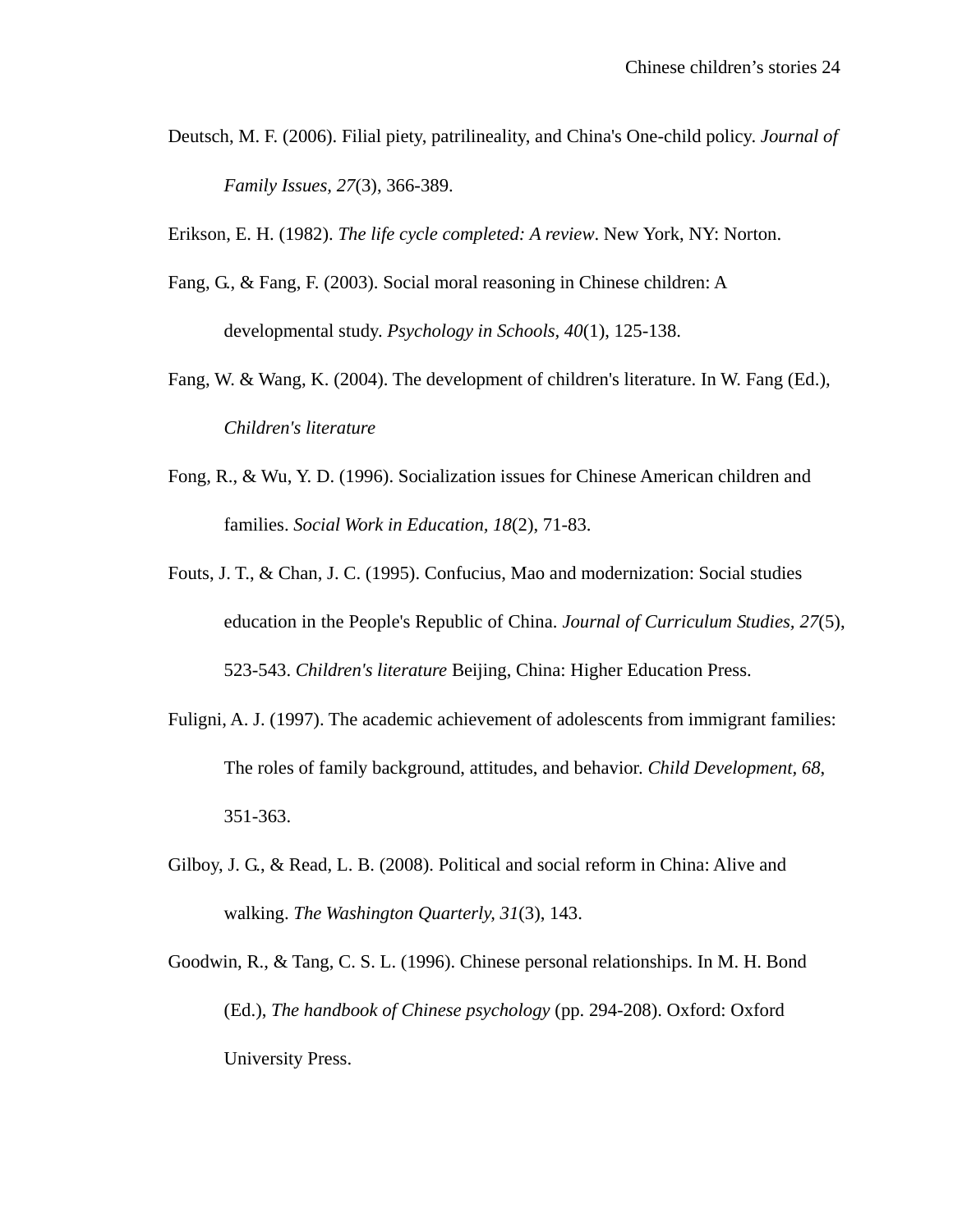- Helig, C. C., Arnold, M. L., Tan, D., & Boyd, D. (2003). Chinese adolescents' reasoning about democratic and authority-based decision making in peer, family, and school context. *Child Development, 74*, 783-800.
- Henderson, D. L., & May, J. P. (2005). *Exploring culturally diverse literature for children and adolescents*. Boston, MA: Pearson Education.
- Ho, D. Y. (1989). Continuity and variation in Chinese patterns of socialization. *Journal of Marriage and Family 51*(1), 149-163.
- Ho, D. Y. (1995). Selfhood and identity in Confucianism, Taoism, Buddhism, and Hinduism: Contrasts with the West. *Journal for the Theory of Social Behaviour, 25*(2), 115-134.
- Hofstede, G. (1980). *Culture's consequences: International differences in work-related values.* Beverly Hills, CA: Sage.
- Hofstede, G. (2001). *Culture's consequences: Comparing Values, Behaviors, Institutions, and Organizations across Nations.* Beverly Hills, CA: Sage.
- Hong, G. K. (1993). Synthesizing Eastern and Western psychotherapeutic approaches. In M. D. Ham & G. K. Hong (Eds.), *Transference and empathy in Asian American psychotherapy: Cultural values and treatment needs* Westport, CT: Praeger.
- Kim, B. S. K., Green, J. L. G., & Klein, E. F. (2006). Using Storybooks to Promote Multicultural Sensitivity in Elementary School Children. *Journal of Multicultural Counseling and Development, 34*(4), 223.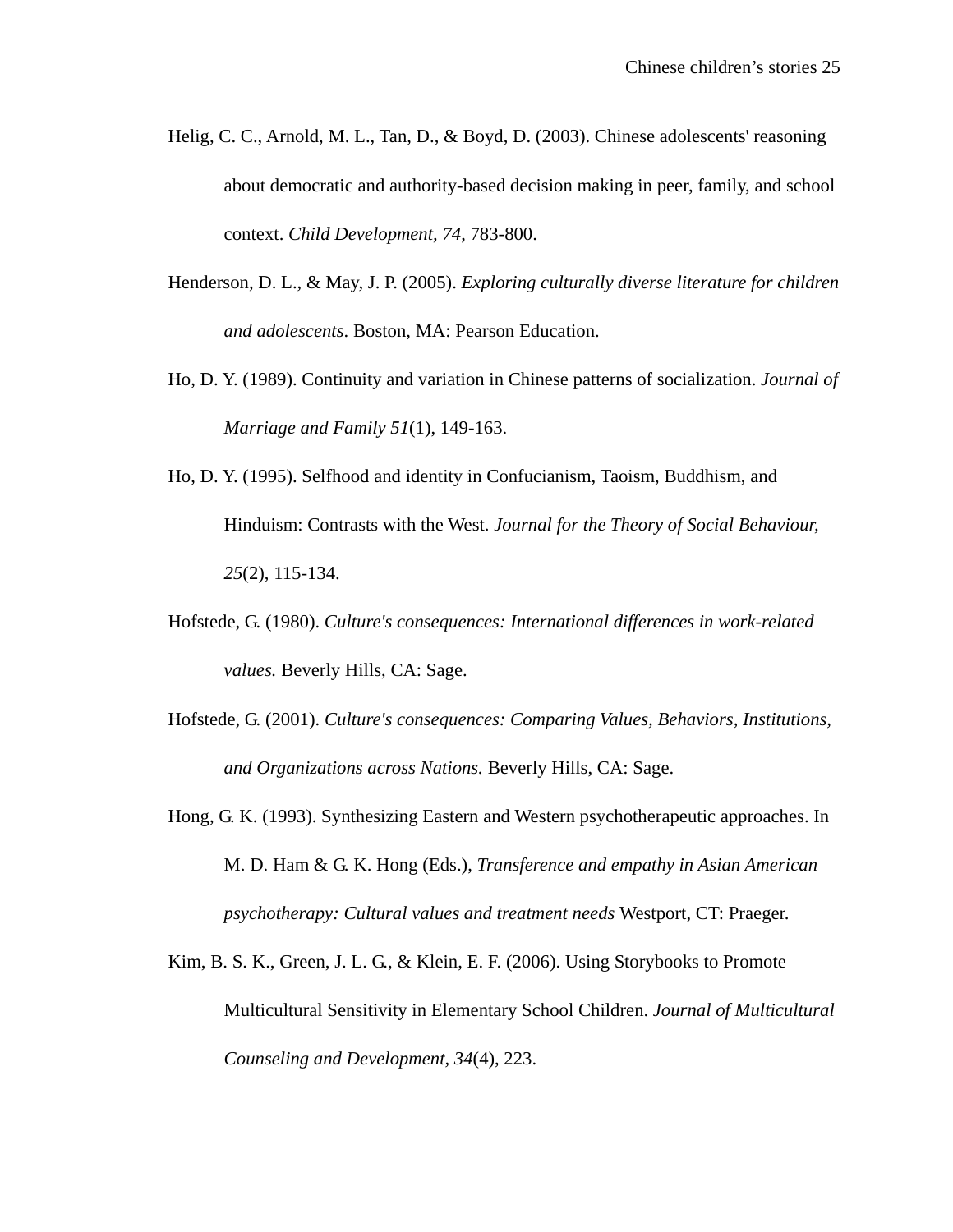- Landis, J. R., & Koch, G. G. (1977). The measurement of observer agreement for categorical data. *Biometrics, 33*, 159-174.
- Leung, K., Lau, S., & Lam, W. L. (1998). Parenting styles and achievement: A cross-cultural study. *Merrill-Palmer Quarterly, 44*, 157-172.
- Li, J. (2004). Parental expectations of Chinese immigrants: A folk theory about children's school achievement. *Race Ethnicity and education, 7*(2), 167-183.
- Maosen, L. (1990). Moral education in the People's Republic of China. *Journal of Moral Education, 19*(3), 159.
- Markus, H. R., & Kitayama, S. (1991). Culture and the self: Implications for cognition, emotion and motivation. *Psychological Review, 98*, 224-253.
- Miller, P. J., Wiley, A. R., Fung, H., & Liang, C. (1997). Personal storytelling as a medium of socialization in Chinese and American Families. *Child Development, 68*(3), 557-568.
- Pan, J. (1990). The dual structure of Chinese culture and its influence on modern Chinese society. *International Sociology, 5*(1), 75-88.
- Qi, W., & Tang, H. (2004). The social and cultural background of contemporary moral education in China. *Journal of Moral Education, 33*(4), 465-480.
- Schwartz, S. H. (1999). Cultural value differences: Some implications for work. *Applied Psychology. An International Review, 48*, 23-47.
- Sim, J., & Wright, C. C. (2005). The kappa statistics in reliability studies: Use, interpretation, and sample size requirements. *Physical Therapy, 85*(3), 257-268.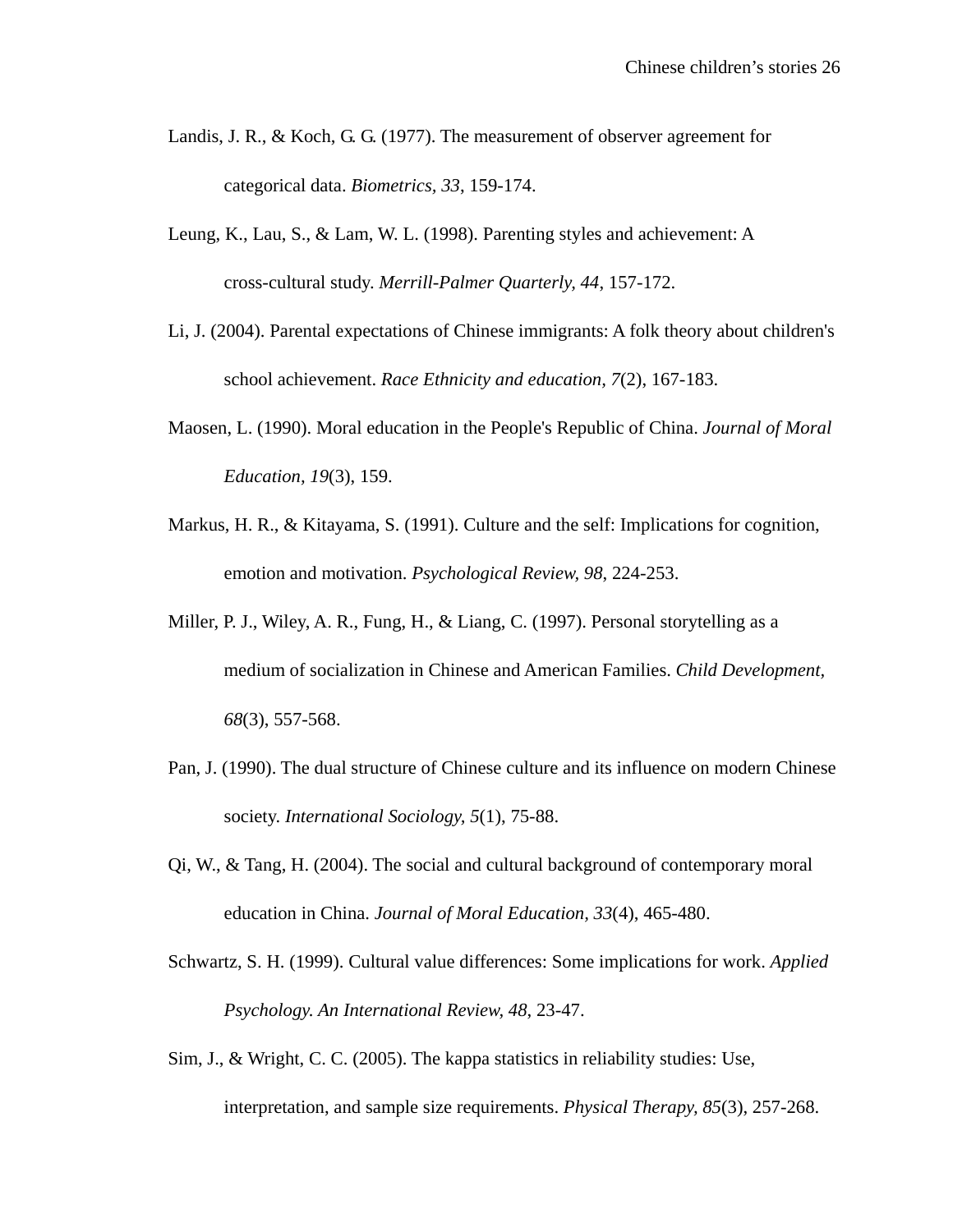- Straka, G. A., & Bost, W. (1989). Socialization Objectives of Chinese primary schools: Results of a comparative textbook analysis. *Studies in Educational Evaluation 15*, 257-276.
- Trandis, H. C. (2004). Dimension of culture beyond Hofstede. In J. S. H. Vinken, & P. Ester (Ed.), *Comparing cultures: Dimensions of culture in a comparative perspective* (pp. 28-42). Leiden: Koninklijke Brill NV.
- Tsai, J. L., Louis, J. Y., Chen, E. E., & Uchida, Y. (2007). Learning what feelings to desire: Socialization of ideal affect through children's storybooks. *Personality and Social Psychology Bulletin, 33*(1), 17-30.
- Wang, D. B. (2004). Family background factors and mathematics success: A comparison of Chinese and US students. *International Journal of Educational Research, 41*, 40-54.
- Wang, H. (2007). Education and the discussions on globalization: Between "Winning the competition" and" Social Justice". *Chinese Education and Society, 37*(3), 267-285.
- Wang, Q., & Leichtman, M. D. (2000). Same beginnings, different stories: A comparison of American and Chinese children's narratives. *Child Development, 71*(5), 1329-1346.
- Wang, Q., Pomerantz, E. M., & Chen, H. (2007). The role of parents' control in early adolescents' psychological functioning: A longitudinal investigation in the Unites States and China. *Child Development, 78*(5), 1592-1610.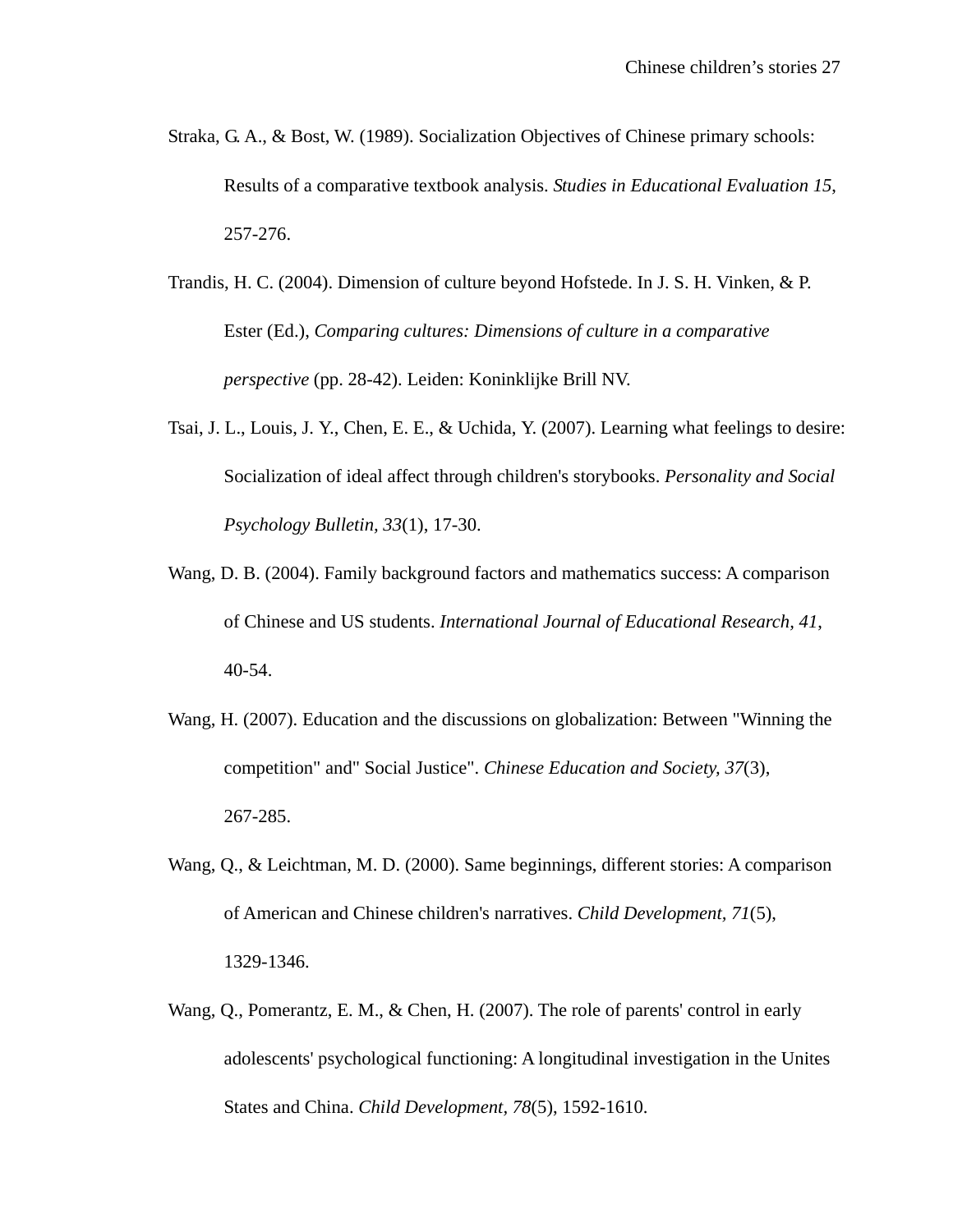- Weber, M. (1951). *The Religion of China: Confucianism and Taoism*. Glencoe: Free Press.
- Wellhousen, K. (1993). Eliciting and examining young children's storytelling. *Journal of Research in Childhood Education, 7*(2), 62-66.
- Wu, D. Y. (1996). Chinese childhood socialization. In M. H. Bond (Ed.), *The handbook of Chinese psychology* (pp. 143-154). Hong Kong: Oxford University Press.
- Xu, K. (2007). *Chinese traditional philosophy and culture*. Guilin: Guangxi Normal University Press.
- Yoshino, R. (2006). A social value survey of China: On the change and stability in the Chinese globalization. *Behaviormetrika, 33*(2), 111-130.
- Zhou, D. & Qin, H. (2007). *The spirit of Chinese culture*. Guangzhou: Guangdong People's Publishing House.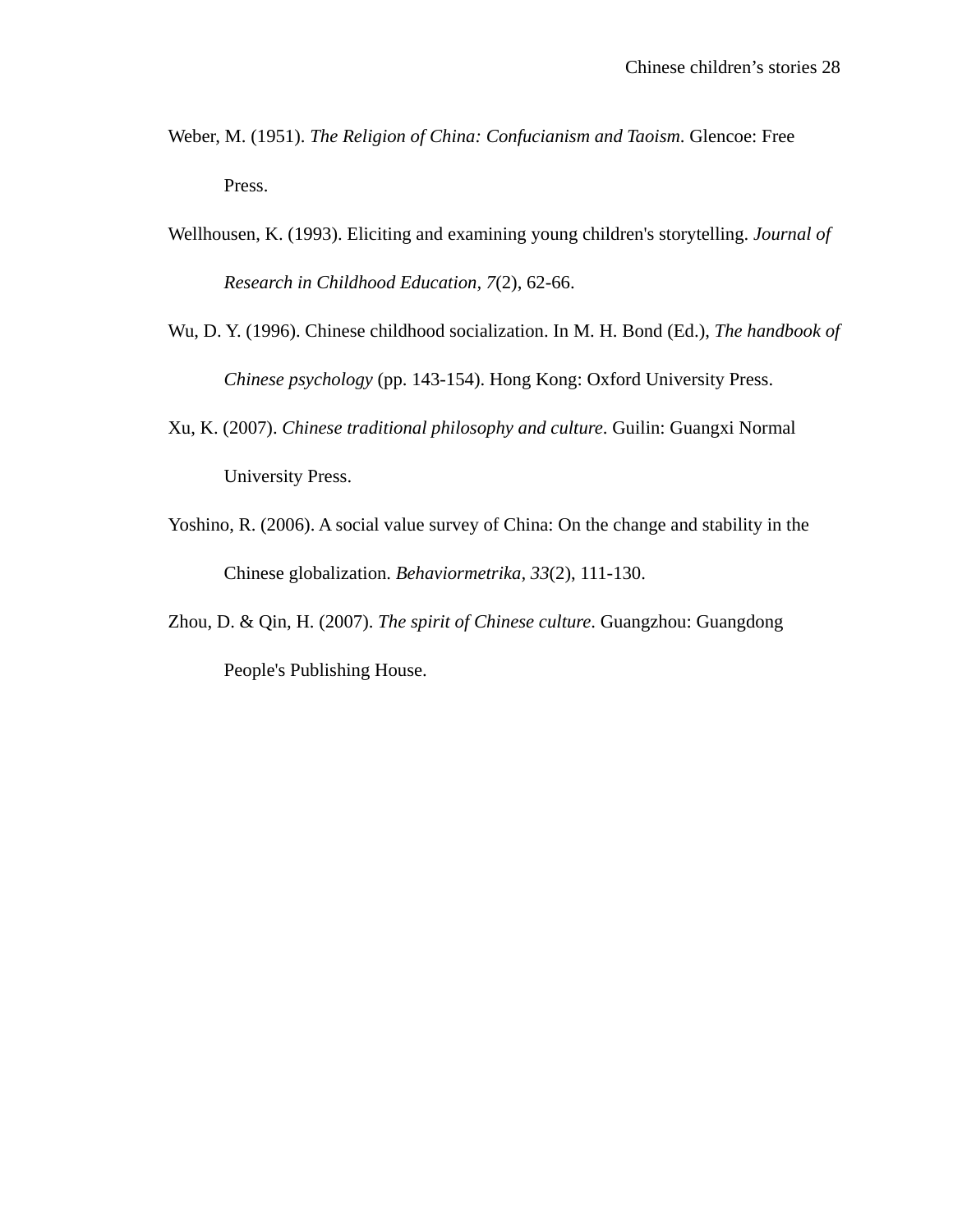# Table 1

|        | Folklore |           | Fiction |           |  |
|--------|----------|-----------|---------|-----------|--|
|        | к        | Agreement | ĸ       | Agreement |  |
| Time 1 | .78      | .97       | .64     | .95       |  |
| Time 2 | .80      | .95       | .72     | .92       |  |
| Time 3 | .89      | .97       | .60     | .89       |  |

*Inter-rater Reliability in Story Rating Process* 

*Note.* Agreement= Observed proportions of agreement.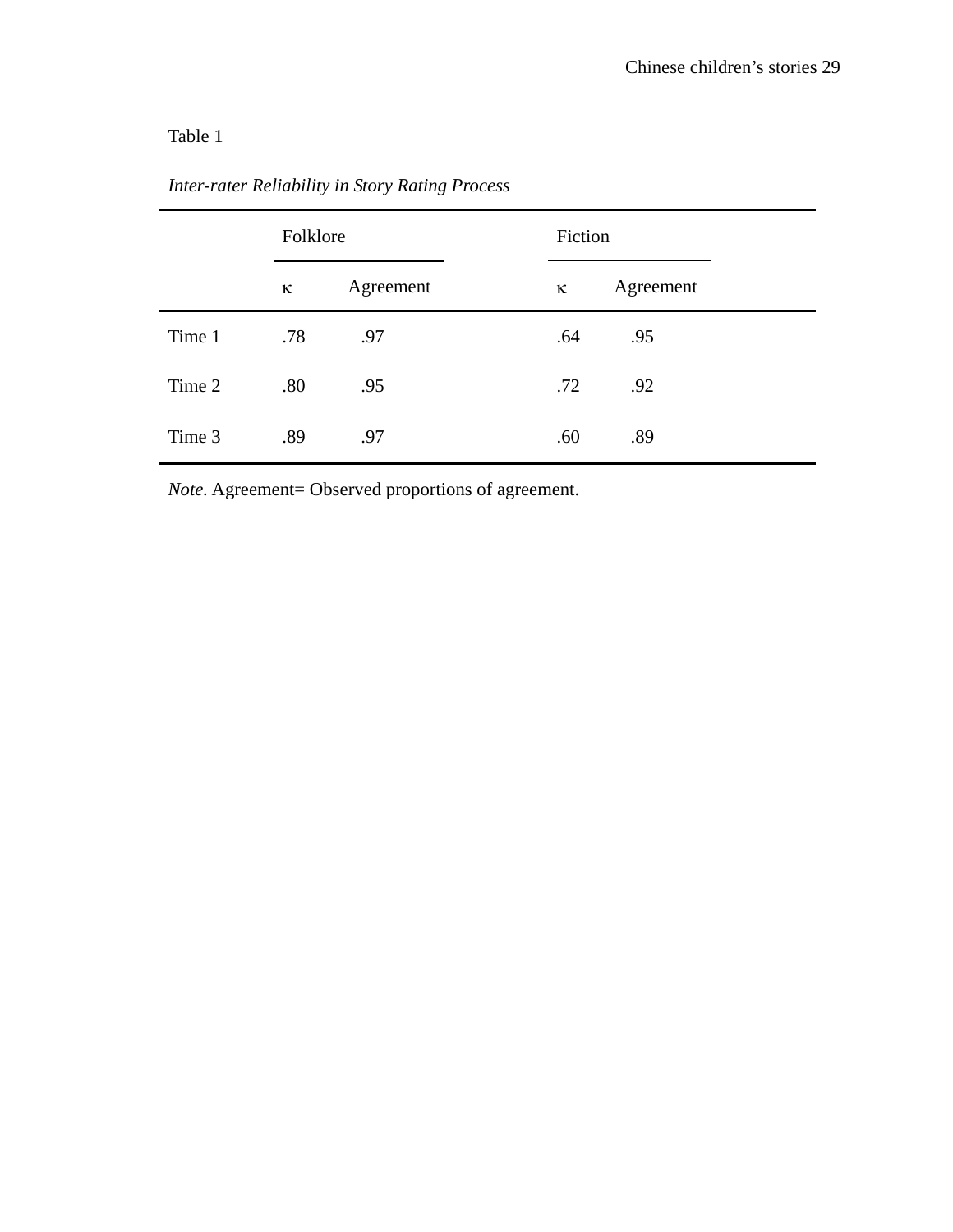# Table 2

|                  | Type' 1          |      |                  | Type 2 |  | Type 3           |     |
|------------------|------------------|------|------------------|--------|--|------------------|-----|
|                  | $\boldsymbol{M}$ | SD   | $\boldsymbol{M}$ | SD     |  | $\boldsymbol{M}$ | SD  |
| Genre            |                  |      |                  |        |  |                  |     |
| Folklore         |                  |      |                  |        |  |                  |     |
| 1983-91 $(n=23)$ | 2.78             | 1.31 | .96              | .93    |  | .30              | .47 |
| 1994-95 $(n=15)$ | 2.67             | 1.29 | .73              | .88    |  | .27              | .59 |
| 2000-08 $(n=26)$ | 3.77             | 1.70 | 1.35             | 1.23   |  | .62              | .80 |
| Total $(N=64)$   | 3.16             | 1.55 | 1.06             | 1.07   |  | .42              | .66 |
| Fiction          |                  |      |                  |        |  |                  |     |
| 1983-91 $(n=34)$ | 2.74 1.21        |      | .97              | .67    |  | .38              | .49 |
| 1994-95 $(n=16)$ | 2.13             | 1.50 | 1.06             | 1.00   |  | .69              | .70 |
| 2000-08 $(n=31)$ | 2.84             | 1.71 | 1.42             | 1.26   |  | .71              | .82 |
| Total $(N=81)$   | 2.65             | 1.49 | 1.16             | 1.00   |  | .57              | .69 |

*Descriptive Statistics of the Cultural Values Reflection in Stories* 

*Note.* Type 1 = Chinese cultural values. Type  $2$  = Western cultural values. Type  $3$  = social moral values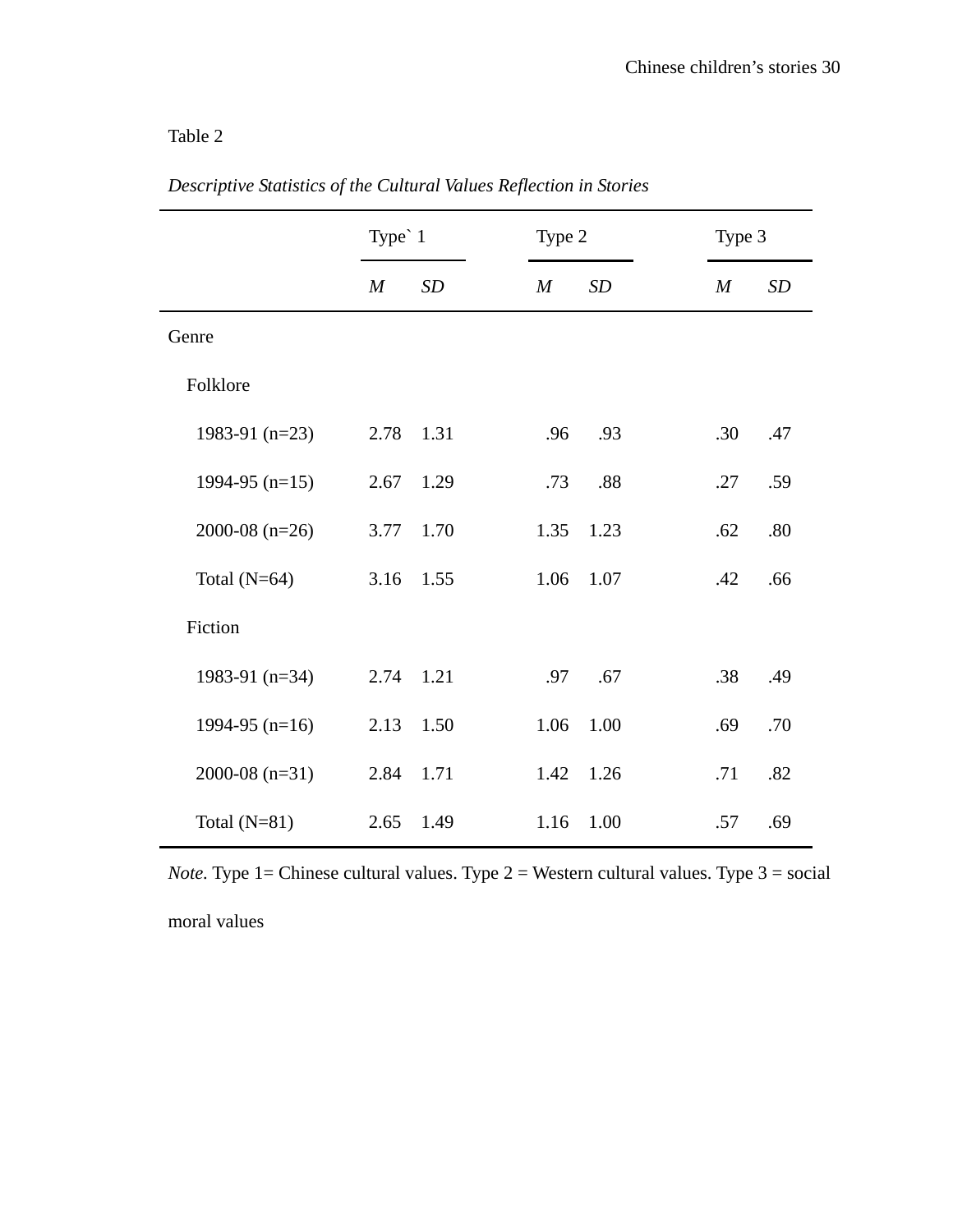## Table 3

*The Frequent Reflected Cultural Values in Stories* 

| <b>Chinese Culture</b>  | <b>Western Culture</b>       | <b>Social Moral Values</b> |
|-------------------------|------------------------------|----------------------------|
| $1980s (n=57)$          |                              |                            |
| Familism (26)           | Adulation of youth (18)      | Sharing and offering (9)   |
| Respect for elders (24) | Open expression of thoughts  | Love for new society $(7)$ |
| Conflict avoidance,     | (10)                         | Nationalism (3)            |
| Self-control (22)       | Egalitarianism in status and |                            |
|                         | relationship (9)             |                            |
| $1990s (n=31)$          |                              |                            |
| Respect for             | Adulation of youth (13)      | Love for new society $(7)$ |
| authority (12)          | Open expression of           | Sharing and offering (5)   |
| Conflict Avoidance,     | thoughts $(4)$               | Loyalty to county $(2)$    |
| Self-control (10)       | Open display of              |                            |
| Familism (10)           | emotions (3)                 |                            |
|                         |                              |                            |
| $2000s$ (n=57)          |                              |                            |
| Conflict avoidance,     | Open expression of           | Sharing and offering (14)  |
| Self-control (33)       | thoughts $(22)$              | Nationalism (10)           |
| Familism (24)           | Open display of              | Loyalty to county $(10)$   |
| Educational             | emotion (10)                 |                            |
| success $(22)$          | Adulation of youth (7)       |                            |

*Note*. The number in parentheses indicates the number of each cultural value was reflected in the stories by decade.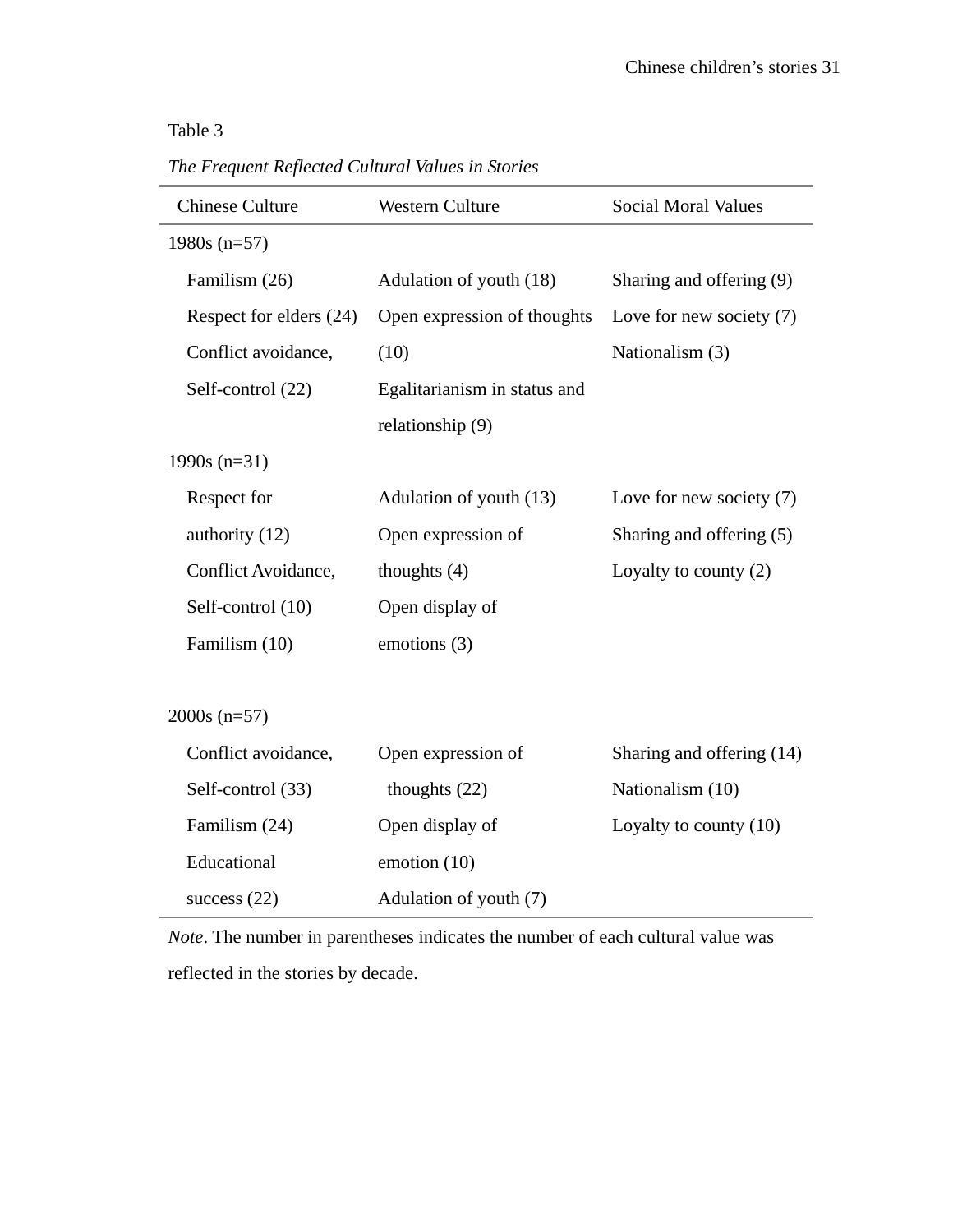Appendix:

Checklist of Chinese Traditional Values:

| Harmony with nature                                             |
|-----------------------------------------------------------------|
| Conformity                                                      |
| Smooth, harmonious interpersonal relationship; conflict         |
| avoidance, restraint, self-control                              |
| Consensus, assumption of the "middle" position                  |
| Indirect, nonverbal expression of ideas, thoughts, and feelings |
| Stoicism, suppression of emotions                               |
| Tradition and continuity                                        |
| Respect for older persons (age/wisdom)                          |
| Hierarchical positions and status; respect for authority        |
| Cyclical concept of time                                        |
| Collective orientation and group accomplishments                |
| Mutual consideration and self-depreciation                      |
| Familism                                                        |
| Interdependence                                                 |
| Formality                                                       |
| <b>Educational achievement</b>                                  |
| Strong work ethnic                                              |

Chung (1991), Fong & Wu (1996), Ho(1989), and Wu(1996).

| CHECKIIST OF WESTELH VALUES (THEFFIES)                   |  |
|----------------------------------------------------------|--|
| Mastery of nature                                        |  |
| Competition                                              |  |
| Assertion of one's thoughts and feelings                 |  |
| Dissensus acceptable (holding of a different position)   |  |
| Open, direct expression of thoughts, ideas, and feelings |  |
| Open display of emotions                                 |  |
| Change, innovation, progress                             |  |
| Adulation of youth and youthfulness                      |  |
| More egalitarianism in status and relationships          |  |
| Specific points, schedule, clocks                        |  |
| Individual orientation and self-accomplishments          |  |
| Assertiveness and self-determination                     |  |
| Individualism                                            |  |
| Independence                                             |  |
| Informality                                              |  |
| Flexible definition of achievement                       |  |
|                                                          |  |

# Checklist of Western Values (themes)

Stouffer (1995).